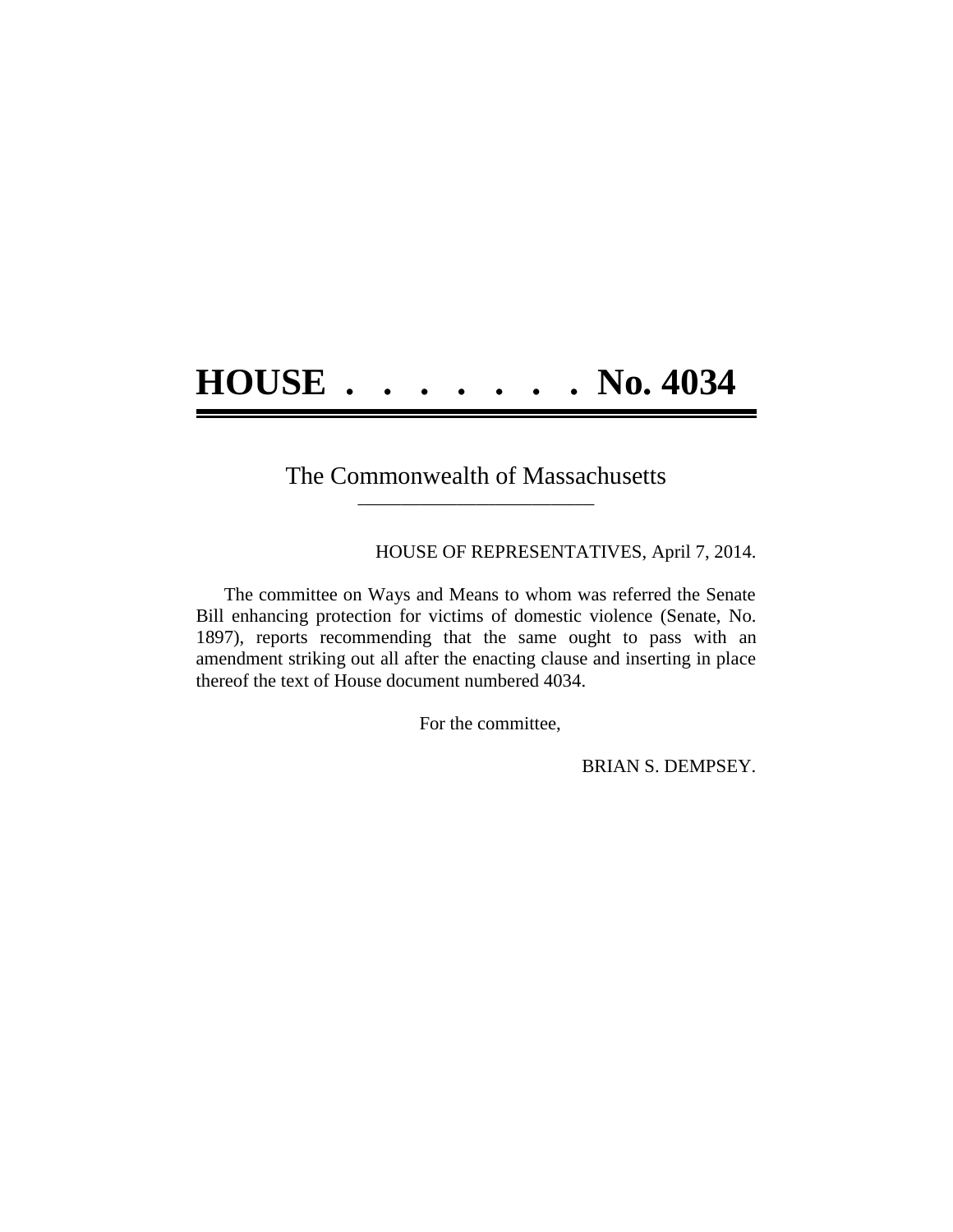## The Commonwealth of Massachusetts

**\_\_\_\_\_\_\_\_\_\_\_\_\_\_\_ In the Year Two Thousand Fourteen \_\_\_\_\_\_\_\_\_\_\_\_\_\_\_**

*By striking out all after the enacting clause and inserting in place thereof the following:*

 SECTION 1. Chapter 6 of the General Laws is hereby amended by striking out section 116A, as appearing in the 2012 Official Edition, and inserting in place thereof the following new section:-

 Section 116A. (a) The municipal police training committee shall establish within the recruit basic training curriculum a course for regional and municipal police training schools for the training of law enforcement officers in the commonwealth in the handling of domestic violence and sexual violence complaints and also shall develop guidelines for law enforcement response to domestic violence and sexual violence. The course of instruction and the guidelines shall stress enforcement of criminal laws in domestic violence and sexual violence situations, availability of civil remedies and community resources, and protection of the victim. Where appropriate, the training presenters shall include domestic violence and sexual violence experts with expertise in the delivery of direct services to victims of domestic violence and sexual violence, including utilizing the staff of community based domestic violence, rape, and sexual assault service providers, and survivors of domestic violence, rape, or sexual assault in the presentation of the training.

 As used in this section, "law enforcement officer" shall mean any officer of a local police department, the office of environmental law enforcement, the University of Massachusetts, capital and state police. As used in this section, "victim" shall mean any child or adult victim of such abuse, including elder victims.

 (b) The course of basic training for law enforcement officers shall include at least 8 hours of instruction in the procedures and techniques described below:

 (1) The procedures and responsibilities set forth in chapter 209A of the relating to response to and enforcement of court orders, including violations of orders issued pursuant to said chapter 209A.

(2) The service of said chapter 209A complaints and orders.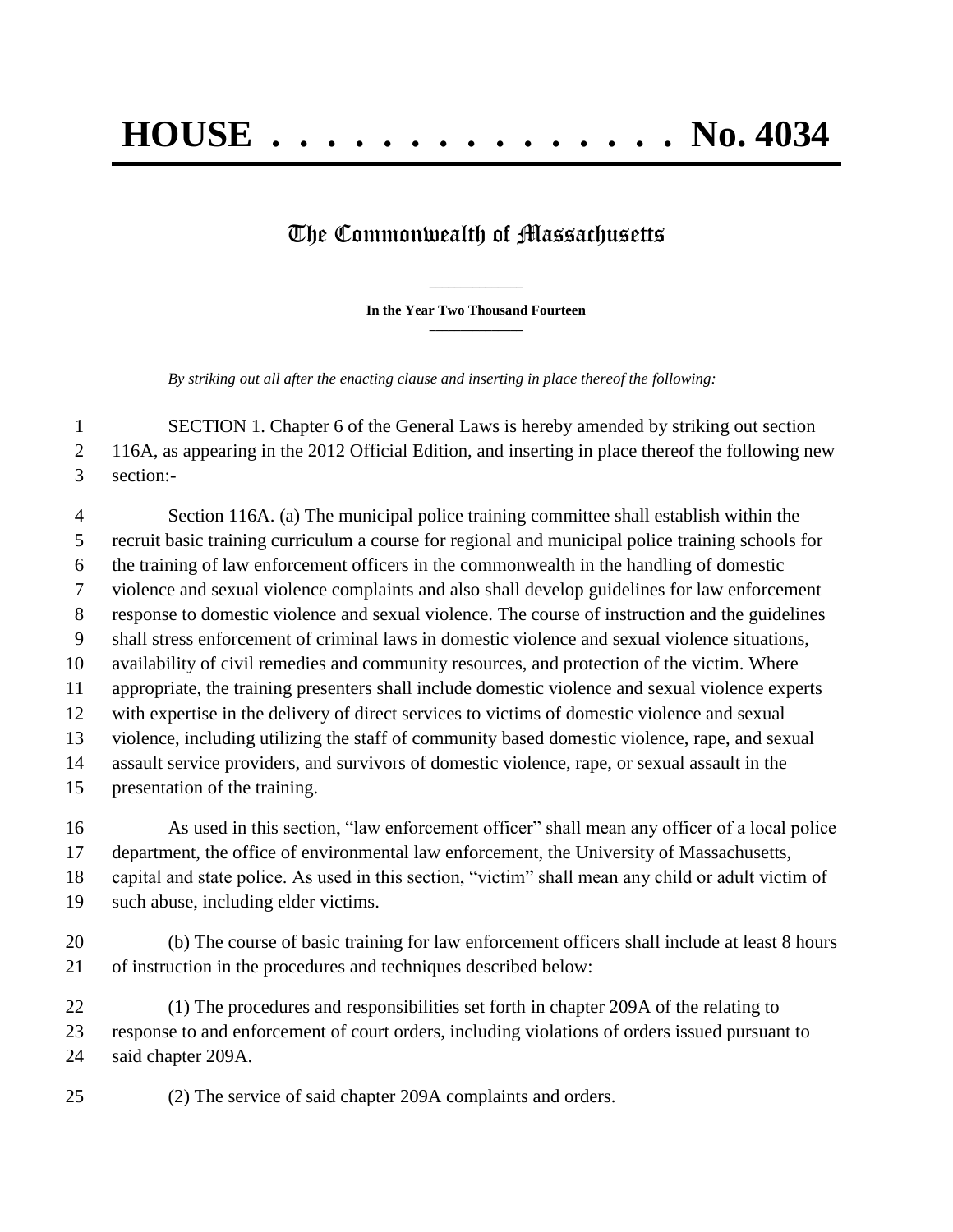- (3) Verification and enforcement of temporary restraining and vacate orders when the suspect is present and the suspect has fled.
- (4) The legal duties imposed on police officers to offer protection and assistance, including guidelines for making felony and misdemeanor arrests, and for mandatory reporting of child and elder abuse cases.
- (5) Techniques for handling domestic violence and sexual violence incidents that minimize likelihood of injury to the officer.
- (6) Techniques for handling domestic violence and sexual violence incidents that promote the safety of the victim, including the importance of keeping the victim informed as to the whereabouts of the suspect and other such information helpful for victim safety planning.
- (7) The nature and extent of domestic violence, including the physiological and psychological effects of the pattern of domestic violence and sexual violence on victims.
- (8) The legal rights and the remedies available to victims of domestic violence and sexual violence.
- (9) Documentation, report writing and evidence collection, which shall include methods for assessing the degree of risk of homicide involved in situations of domestic violence, including, but not limited to, gathering information from the victim regarding the suspect's past reported and non-reported behavior and dangerousness, such as: (i) whether the suspect has ever used a weapon against the victim or threatened the victim with a weapon, (ii) whether the suspect owns a gun; (iii) whether the suspect's physical violence against the victim has increased in severity or frequency; (iv) whether the suspect has threatened to kill the victim; (v) whether the suspect has ever threatened or attempted suicide; (vi) whether the suspect has used or threatened physical violence against the victim's family, other household members, or pets; (vii) whether the suspect uses illegal drugs; (viii) whether the suspect abuses alcohol; and (ix) whether there have been specific instances of strangulation or suffocation of the victim by the suspect.
- 

(10) Tenancy and custody issues, including those of married and unmarried couples.

- (11) The impact of law enforcement intervention on children in domestic violence and sexual violence situations.
- (12) The services and facilities available to victims of abuse, including the victim's compensation programs, emergency shelters and legal advocacy programs.
- (13) Techniques for increasing cooperation and data sharing among different areas of law enforcement in combating domestic violence and sexual violence.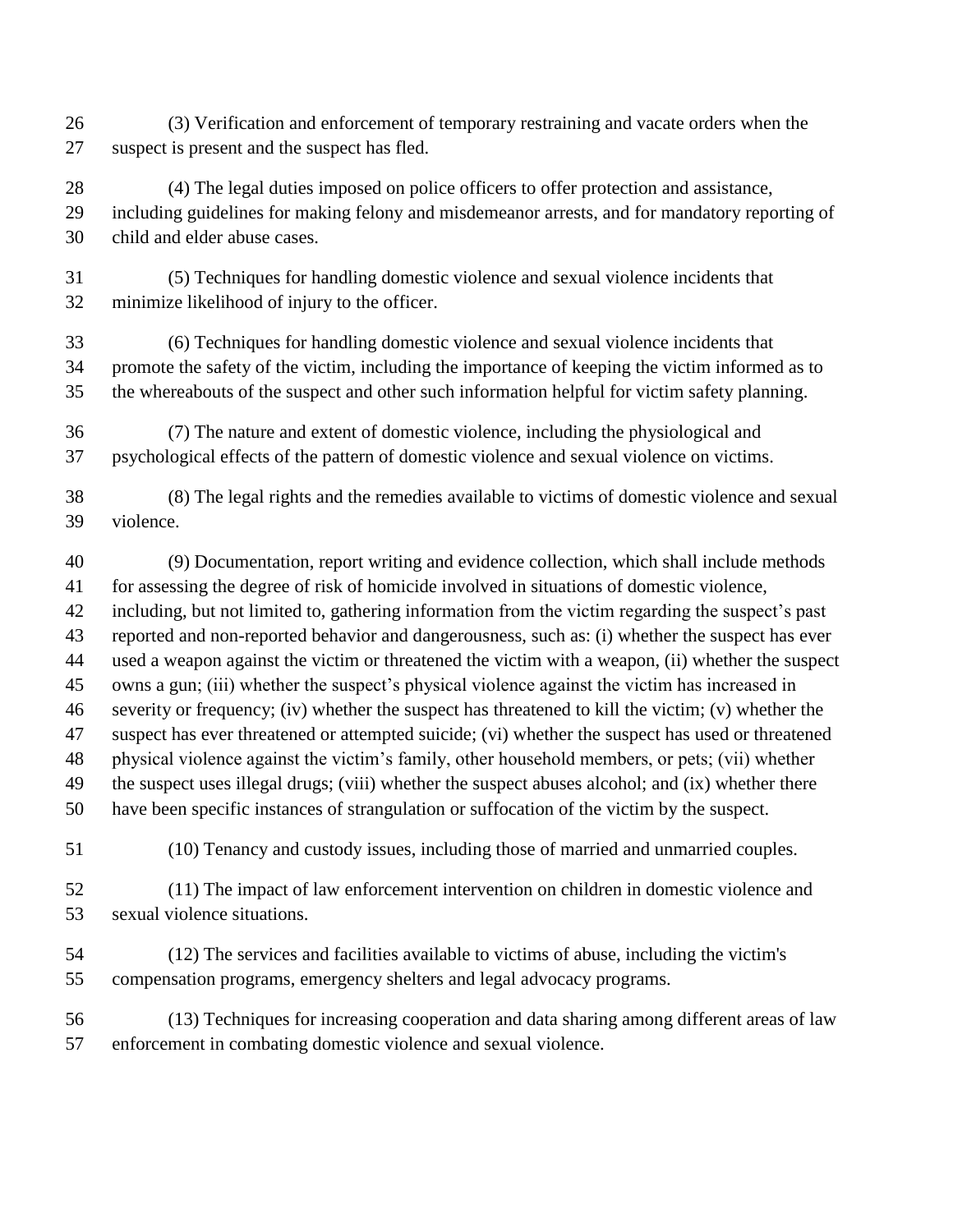(c) All law enforcement recruits shall receive the course of basic training for law enforcement officers, established in subsections (a) and (b), as part of their required certification process.

 (d) The course of basic training for law enforcement officers shall be taught as part of the crisis intervention and conflict resolution components of the recruit academy training, so that there will not be an increase in the currently required 480 hours of recruit training curriculum.

 (e) The course of instruction, the learning and performance objectives, the standards for training, and the guidelines shall be developed by the municipal police training committee in consultation with appropriate groups and individuals having an interest and expertise in the fields of domestic violence and sexual violence.

 (f) The municipal police training committee periodically shall include within its in- service training curriculum a course of instruction on handling domestic violence complaints consistent with the provisions of paragraphs (1) through (13) of subsection (b).

 SECTION 2. Section 167 of said chapter 6, as so appearing, is hereby amended by inserting after the word "non-convictions", in line 5, the following words:- , previous and pending hearings conducted pursuant to section 58A of chapter 276, including requests of such hearings, transfers by the court, disposition of such requests, findings and orders, regardless of the determination.

 SECTION 3. Said section 167 of said chapter 6, as so appearing, is hereby further amended by inserting after the word "proceedings", in line 23, the following words:- , previous and pending hearings conducted pursuant to section 58A of chapter 276, including requests of such hearings, transfers by the court, disposition of such requests, findings and orders, regardless of the determination.

 SECTION 4. Chapter 6A of the General Laws is hereby amended by inserting after section 18M, as inserted by section 18 of chapter 38 of the acts of 2013, the following new section:-

 Section 18N. (a) As used in this subsection, the following words shall have the following meanings:-

 "Domestic violence", the abuse of a family or household member, as such terms are defined in section 1 of chapter 209A.

 "Fatality", any death resulting from an incident of domestic violence or attempted domestic violence, including the death of an individual who was not a family or household member of the perpetrator's.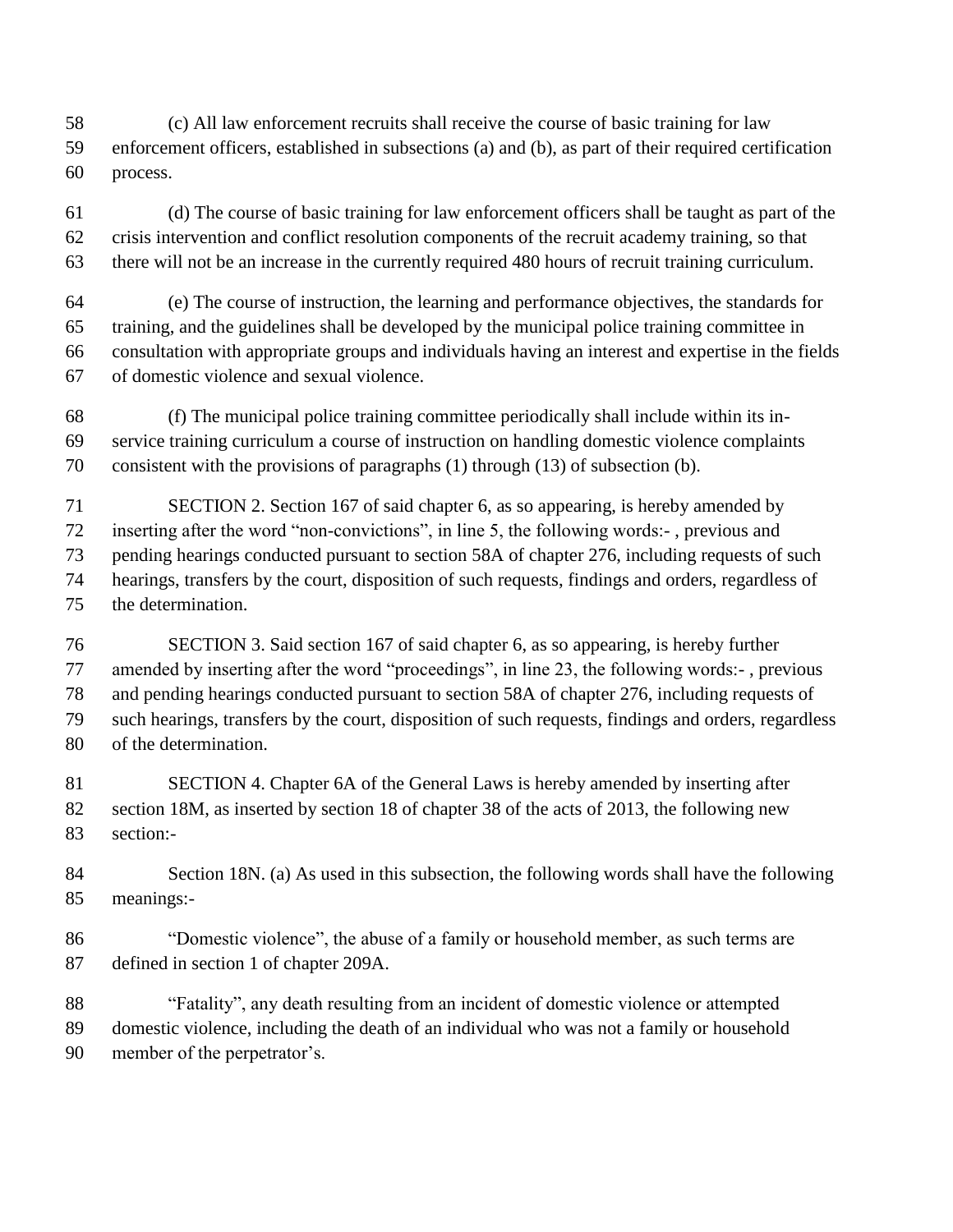"Local review team", a local domestic violence fatality review team established pursuant to subsection (b).

- "State review team", the state domestic violence fatality review team established pursuant to subsection (c).
- "Team", either the local review team or the state review team.

 (b) There shall be a state domestic violence fatality review team within the executive office of public safety and security. Members of the state review team shall be subject to criminal offender record checks to be conducted by the colonel of the state police. All members shall serve without compensation for their duties associated with membership on the state team. All members shall be immune from any liability resulting from the execution of their duties.

 The state team shall consist of the following 9 members:- the secretary of public safety and security, who shall serve as chair; the attorney general, or a designee employed by the office of the attorney general; the chief medical examiner, or a designee employed by the office of the chief medical examiner; a member selected by the Massachusetts District Attorneys Association; the colonel of the state police, or a designee employed by the department of state police; the commissioner of probation, or a designee employed by the office of probation; 2 justices of the trial court, one of whom shall be the chief justice of the trial court, or a designee, and the other of whom shall be selected by the chief justice; and a member selected by the Massachusetts Office of Victim Assistance, who shall be employed by the office.

 The purpose of the state team shall be to decrease the incidence of preventable domestic violence fatalities by: (i) developing an understanding of the causes and incidence of domestic violence fatalities and the circumstances surrounding them; and (ii) advising the governor and the general court by recommending changes in law, policy and practice designed to prevent domestic violence fatalities.

- To achieve its purpose, the state review team shall:
- 

(1) develop model investigative and data collection protocols for local review teams;

(2) annually review incidents of fatalities within the commonwealth and assign at

least 3 fatalities, selected at random, to a local review team for investigation and report;

provided, that a fatality may be assigned only upon the majority vote of the state review team,

and only in the event that any criminal proceeding relative to the fatality is complete, with all

appeals exhausted;

 (3) provide information to local review teams, law enforcement agencies and domestic violence service providers for the purpose of protecting victims of domestic violence;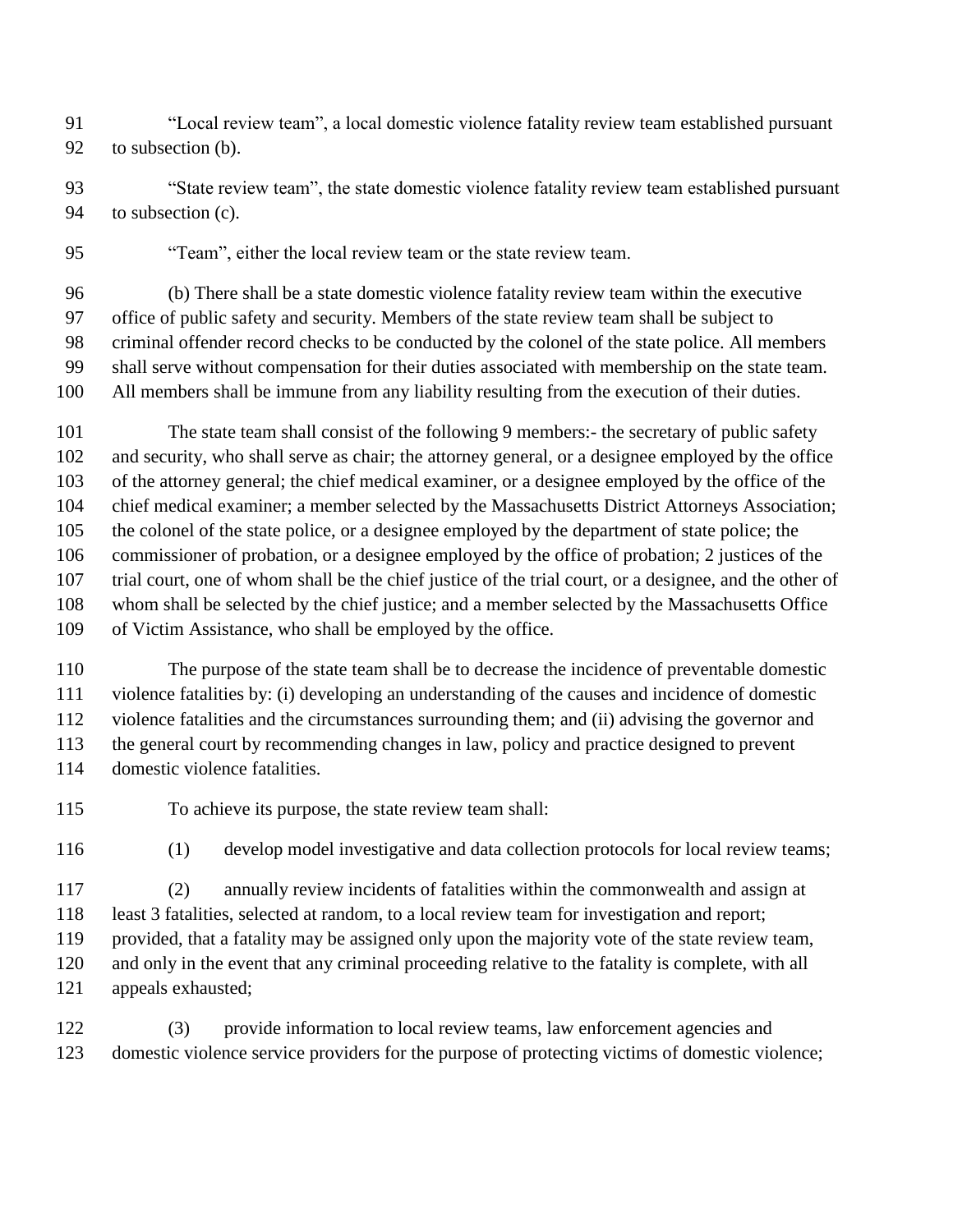(4) provide training and written materials to local review teams to assist them in carrying out their duties;

126 (5) review reports from local review teams;

 (6) analyze community, public and private agency involvement with victims of domestic violence and their families prior to and subsequent to fatalities;

(7) develop a protocol for the collection of data regarding fatalities and provide

training to local review teams on the protocol, which shall include protocol and training on the

issues of confidentiality of records, victims' identities, and any personally identifying data;

 (8) develop and implement rules and procedures necessary for its own operation and the operation of local review teams, which shall include the use of confidentiality agreements for both the state and local review teams; and

 (9) provide the governor and the general court with annual written reports, subject to any applicable confidentiality restrictions, which shall include, but not be limited to, the state team's findings and recommendations, and which shall be filed with the clerks of the house of representatives and the senate on or before July 31.

 (c) There shall be a local domestic violence fatality review team in each of the 11 districts headed by a district attorney. Members of a local review team shall be subject to criminal offender record checks to be conducted by the district attorney. All members shall serve without compensation for their duties associated with membership on a local review team. All members shall be immune from any liability resulting from the execution of their duties.

 Each local review team shall be chaired by the district attorney of the district, and shall be comprised of at least the following members, who shall be appointed by the district attorney and who shall reside or work within the district: a medical examiner or pathologist; a chief of police; a probation officer; a member with experience providing non-profit legal services to victims of domestic violence; a member with experience in the delivery of direct services to victims of domestic violence; and any other person with expertise or information relevant to an individual case who may attend meetings on an ad hoc basis, including, but not limited to, local or state law enforcement officers, local providers of social services, providers of community based domestic violence, rape, and sexual assault shelter and support services, hospital representatives, medical specialists or subspecialists, teachers, family or friends of a victim, and

persons recommended by the state review team.

 The purpose of each local review team shall be to decrease the incidence of preventable domestic violence fatalities by: (i) coordinating the collection of information on fatalities assigned to it for review; (ii) promoting cooperation and coordination between agencies

responding to fatalities and providing services to victims or victims' family members; (iii)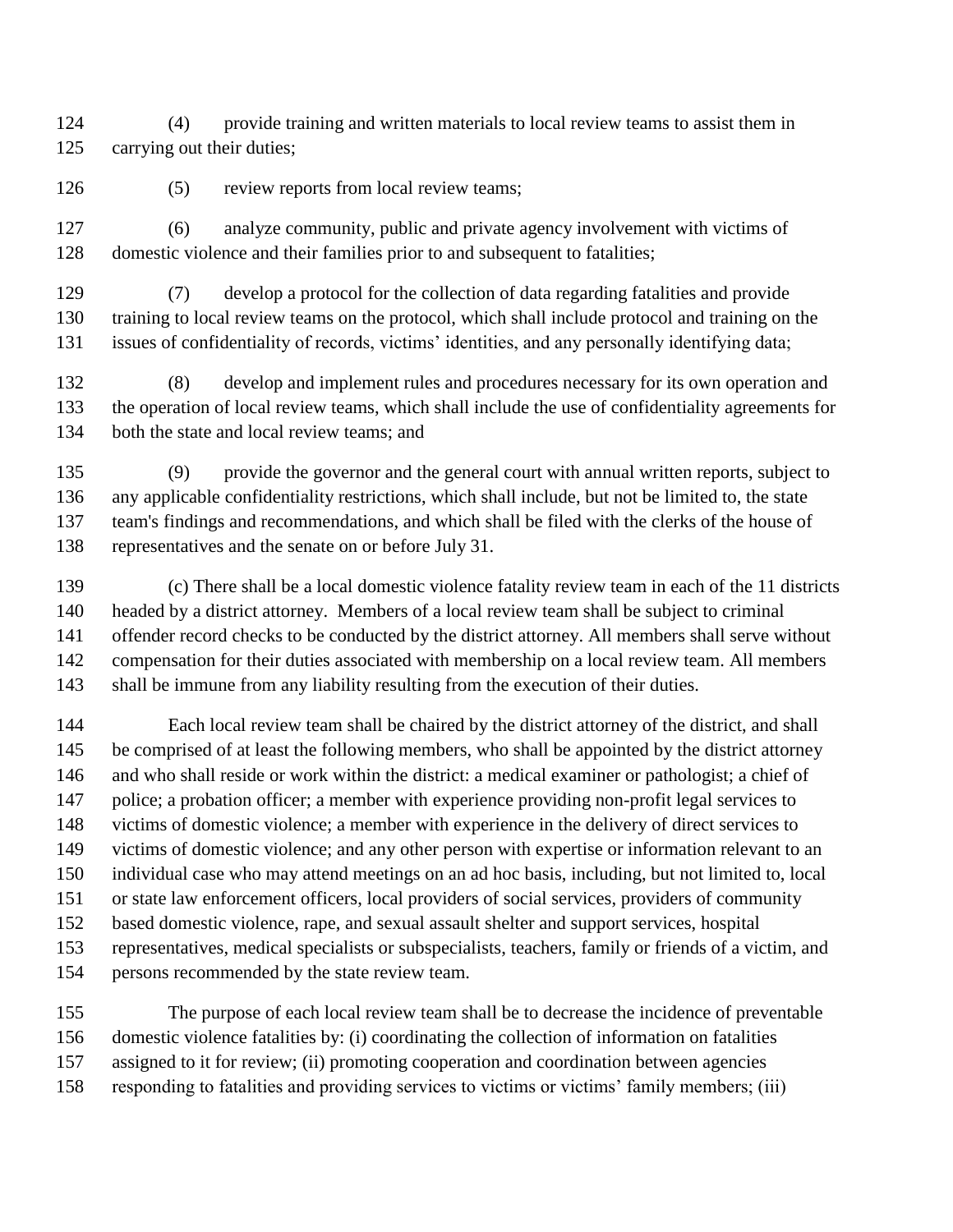developing an understanding of the causes and incidence of domestic violence fatalities within

- its area; and (iv) advising the state review team on changes in law, policy or practice which may
- affect domestic violence fatalities.
- To achieve its purpose, each local team shall, subject to assignment by the state review team:
- (1) review, establish and implement model protocols from the state review team;
- (2) execute a confidentiality agreement;
- (3) review individual fatalities in accordance with the established protocol;
- (4) meet periodically, but at least 2 times per calendar year, to review the status of
- assigned cases and recommend methods of improving coordination of services between agencies and service providers in its area;
- (5) collect, maintain and provide confidential data as required by the state review team; and
- (6) provide law enforcement or other agencies with information for the purposes of the protection of victims of domestic violence.
- (d) At the request of the local district attorney, the local review team shall be immediately provided with:
- (1) information and records relevant to the cause of the fatality or any party involved with the fatality maintained by providers of medical or other care, treatment or services, including dental and mental health care;
- (2) information and records relevant to the cause of the fatality or any party involved with the fatality maintained by any state, county or local government agency including, but not limited to, birth certificates, medical examiner investigative data, parole and probation information records, and law enforcement data post-disposition, provided, that certain law enforcement records may be exempted by the local district attorney;
- (3) information and records of any provider of social services, including the state department of children and families and non-profit agencies, related to the victim or victim's family or any party involved with the fatality, that the local team deems relevant to the review; and
- (4) demographic information relevant to the victim and the victim's immediate family or any party involved with the fatality, including, but not limited to, address, age, race, gender and economic status.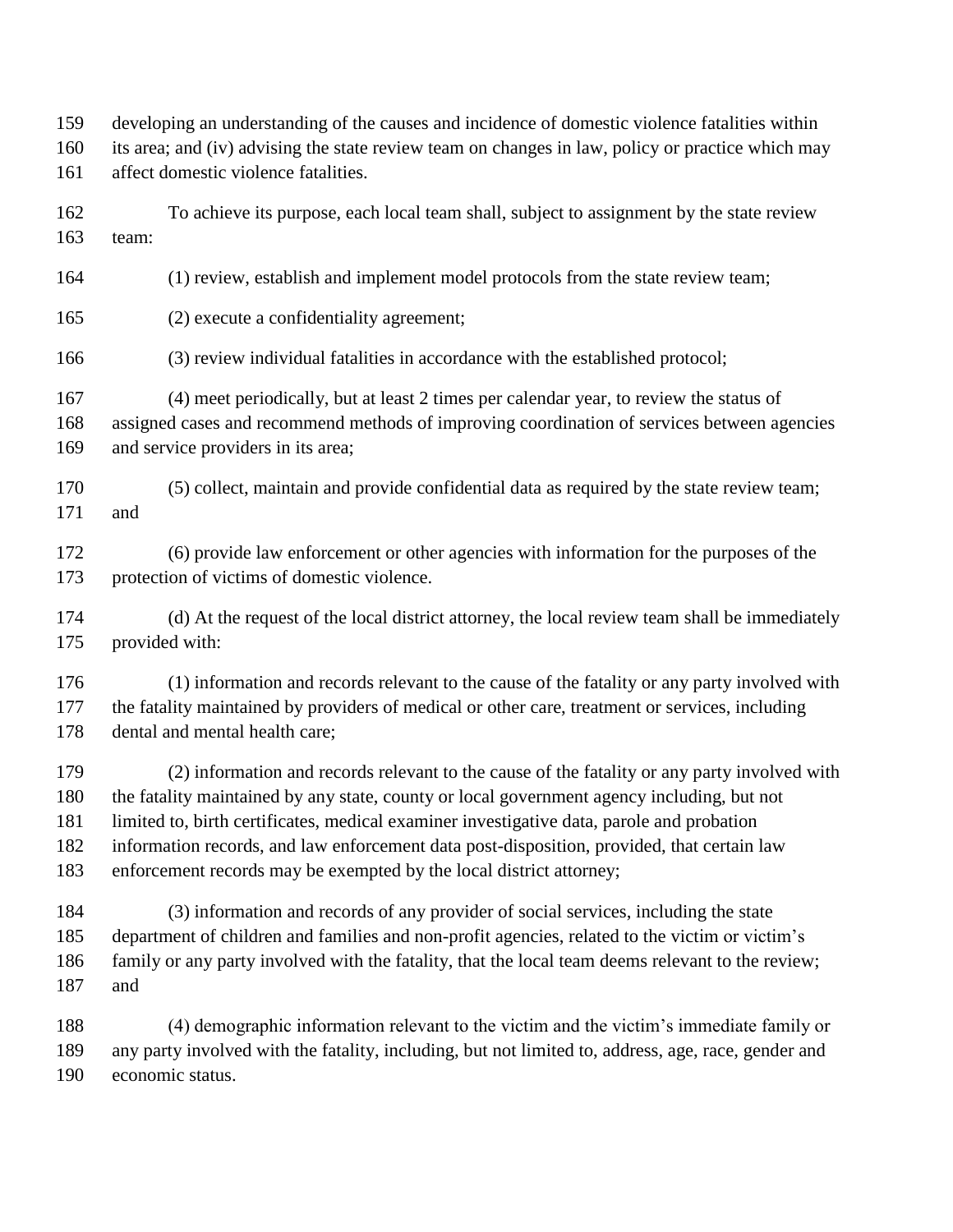(5) The district attorney may enforce this subsection by seeking an order of the superior court.

 (e) Any privilege or restriction on disclosure established pursuant to chapter 66A, section 70 of chapter 111, section 11 of chapter 111B, section 18 of 111E, chapters 112, 123, or sections 20B, 20J, 20K or 20M of chapter 233 or any other law relating to confidential communications which would otherwise be held by the victim of a fatality or protect records and information directly related to such victim shall not prohibit the disclosure of such records or information, as it directly relates to that victim, to the chair of the state review team or a local review team. Any privilege or restriction on disclosure pursuant to the aforementioned statutes, or any other law relating to confidential communications not directly related to the victim of a fatality shall remain in effect; provided, however, that such privilege or restriction may be waived, in writing, by the person holding it, for the limited purposes of disclosure to the state review team or a local review team. Any information considered confidential pursuant to the aforementioned statutes received by the chair of the state review team or a local review team may be submitted for a team's review upon the determination of that team's chair that the review of the information is necessary. The chair shall ensure that no information submitted for a team's review is disseminated to parties outside the team. Under no circumstances shall any member of a team violate the confidentiality provisions set forth in the aforementioned statutes.

 The state and local review teams shall have the power to subpoena witnesses, compel their attendance, and require the production for examination of any books or papers relating to any fatality under investigation or in question, subject to the confidentiality provisions of this subsection.

 Except as necessary to carry out a team's purpose and duties, members of a team and persons attending a team meeting may not disclose any information relating to the team's business.

 Team meetings shall be closed to the public. Information and records acquired by a team pursuant to this section shall be confidential, shall not be considered public records, as defined in clause twenty-sixth of section 7 of chapter 4, shall be exempt from disclosure pursuant to chapter 66, and may only be disclosed as necessary to carry out a team's duties and purposes.

 Statistical compilations of data which do not contain any information that would permit the identification of any person may be disclosed to the public.

- (f) Members of a team, persons attending a team meeting and persons who present information to a team may not be questioned in any civil or criminal proceeding regarding information presented in or opinions formed as a result of a team meeting.
- (g) Information, documents and records of a team shall not be subject to subpoena, discovery or introduction into evidence in any civil or criminal proceeding; provided, however,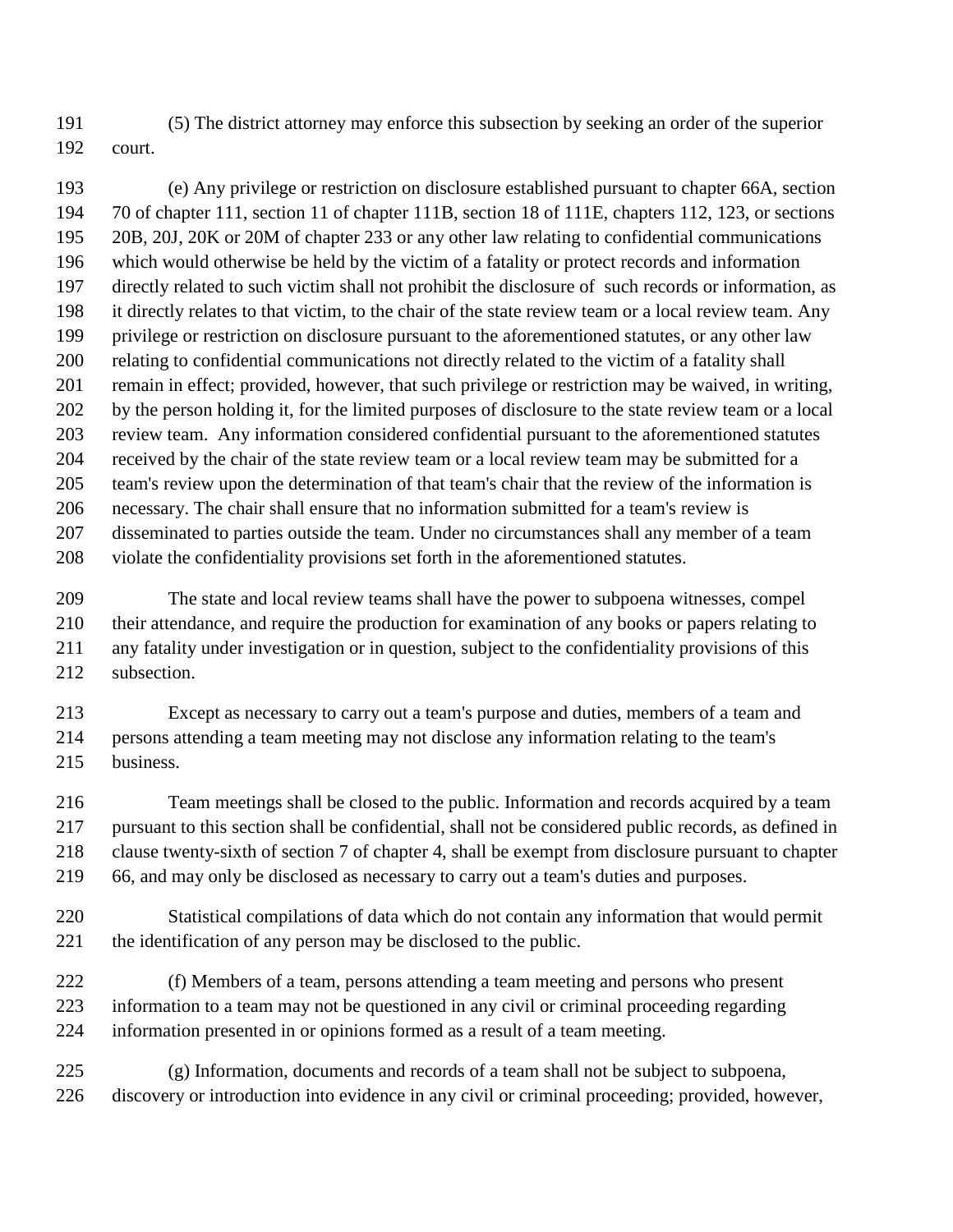that information, documents and records otherwise available from any other source shall not be

- immune from subpoena, discovery or introduction into evidence through these sources solely because they were presented during proceedings of a team or are maintained by a team.
- SECTION 5. Chapter 41 of the General Laws is hereby amended by striking out section 97D, as appearing in the 2012 Official Edition, and inserting in place thereof the following section:-

 Section 97D. All reports of rape and sexual assault or attempts to commit such offenses, all reports of abuse perpetrated by family or household members, as defined in section 1 of chapter 209A, and all communications between police officers and victims of such offenses or abuse shall not be public reports and shall be maintained by the police departments in a manner which will assure their confidentiality, except that all such reports shall be accessible at all reasonable times to the victim and victim's attorney, to others specifically authorized by the victim to obtain such information, and to prosecutors, victim-witness advocates as defined in section 1 of chapter 258B, domestic violence victim's counselors as defined in section 20K of chapter 233, sexual assault counselors as defined in section 20J of chapter 233, and to other law enforcement officers, if such access is necessary in the performance of their duties. Communications between police officers and victims of said offenses and abuse may also be shared with the forgoing named persons if such access is necessary in the performance of their

- duties. Whoever violates any provision of this section shall be punished by imprisonment for not more than 1 year or by a fine of not more than \$1,000, or both such fine and imprisonment.
- SECTION 6. Said chapter 41 is hereby further amended by striking out section 98F, as so appearing, and inserting in place thereof the following section:-

 Section 98F. Each police department and each college or university to which officers have been appointed pursuant to the provisions of section 63 of chapter 22 shall make, keep and maintain a daily log, written in a form that can be easily understood, recording, in chronological order, all responses to valid complaints received, crimes reported, the names, addresses of persons arrested and the charges against such persons arrested. All entries in said daily logs shall, unless otherwise provided in law, be public records available without charge to the public during regular business hours and at all other reasonable times; provided, however, that any entry in a log which pertains to a handicapped individual who is physically or mentally incapacitated to the degree that said person is confined to a wheelchair or is bedridden or requires the use of a device designed to provide said person with mobility, any information concerning responses to reports of domestic violence, rape or sexual assault, or any entry concerning the arrest of a person for assault, assault and battery, or violation of a protective order where the victim is a family or household member, as defined in section 1 of chapter 209A, shall be kept in a separate log and shall not be a public record nor shall such entry be disclosed to the public.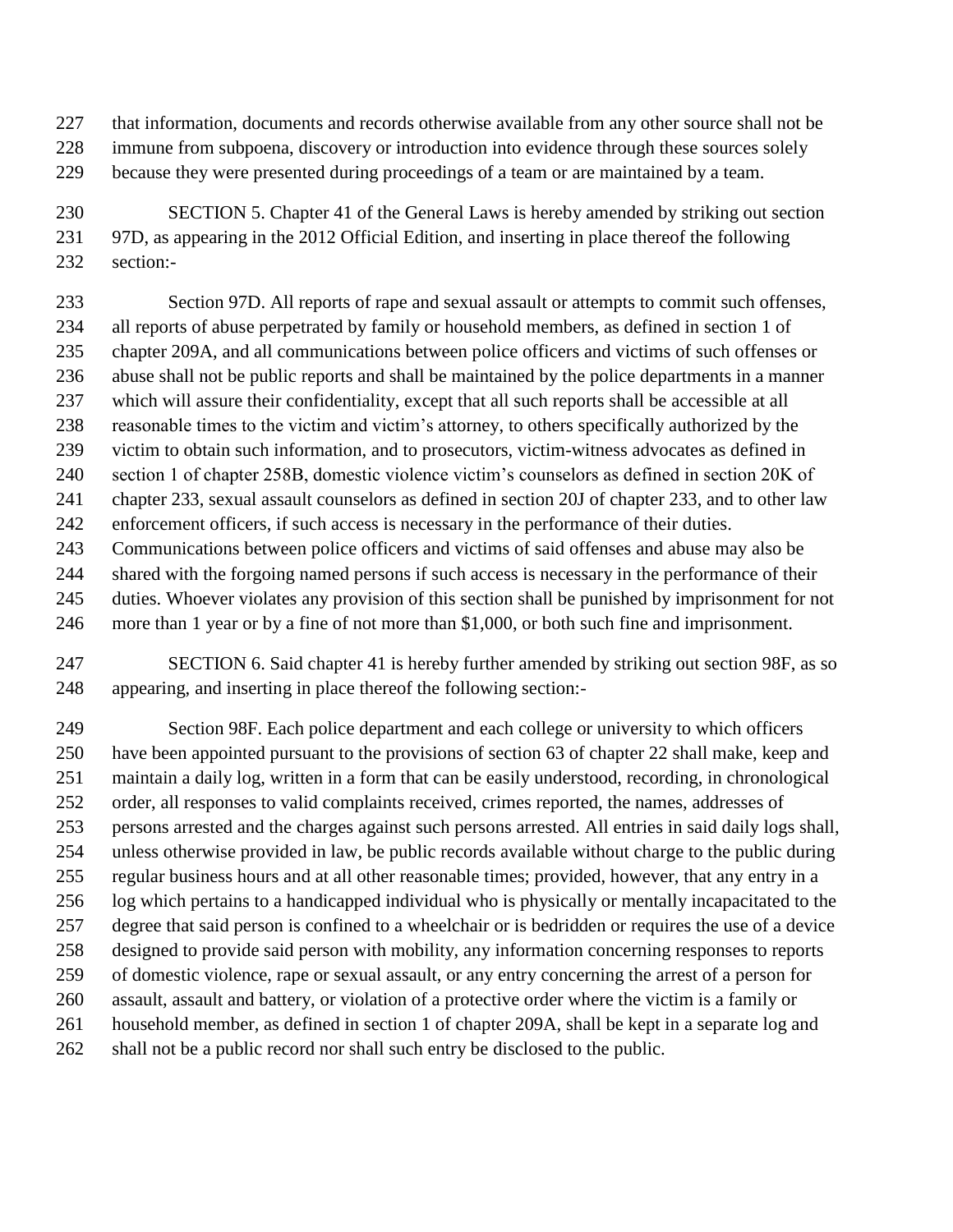SECTION 7. Chapter 112 of the General Laws is hereby amended by adding the following section:-

 Section 264. The board of registration in medicine, the board of registration in nursing, the board of registration of physician assistants, the board of administration of nursing home administrators, the board of registration of social workers, the board of registration of psychologists and the board of registration of allied mental health and human services professions shall develop and administer standards for licensure, registration, or certification pursuant to this chapter, as applicable, and any renewal thereof, that require training and education on the issue of domestic violence and sexual violence, including, but not limited to, the common physiological and psychological symptoms of domestic violence and sexual violence, the physiological and psychological effects of domestic violence and sexual violence on victims, and the availability of community-based domestic violence, rape, and sexual assault shelter and support services within the commonwealth. Each board may work with community-based domestic violence, rape and sexual assault service providers in order to develop the standards required by this section. Each board shall: (i) promulgate rules and regulations establishing the standards required by this section, and (ii) identify programs or courses of study which meet these standards and the rules or regulations so promulgated. Each board shall provide a list of the identified programs or courses of study to an applicant for licensure, registration, or certification, or renewal thereof.

 SECTION 8. Chapter 149 of the General Laws is hereby amended by inserting after section 52D the following new section:-

 Section 52E. (a) For purposes of this section, the following words shall, unless the context clearly indicates otherwise, have the following meanings:

 "Abuse", (i) attempting to cause or causing physical harm; (ii) placing another in fear of imminent serious physical harm; (iii) causing another to engage involuntarily in sexual relations by force, threat or duress or engaging or threatening to engage in sexual activity with a dependent child; (iv) engaging in mental abuse, which includes threats, intimidation or acts designed to induce terror; (v) depriving another of medical care, housing, food or other necessities of life; or (vi) restraining the liberty of another.

 "Abusive behavior", (i) any behavior constituting domestic violence, (ii) stalking in violation of section 43 of chapter 265, (iii) sexual assault which shall include a violation of sections 13B, 13B½, 13B¾, 13F, 13H, 22, 22A, 22B, 22C, 23, 23A, 23B, 24, 24B, 26D, 50 or 51 of chapter 265 or sections 3 or 35A of chapter 272 and (iv) kidnapping in violation of the third paragraph of section 26 of chapter 265.

 "Domestic violence", abuse against an employee or the employee's family member by: (i) a current or former spouse of the employee or the employee's family member; (ii) a person with whom the employee or the employee's family member shares a child in common; (iii) a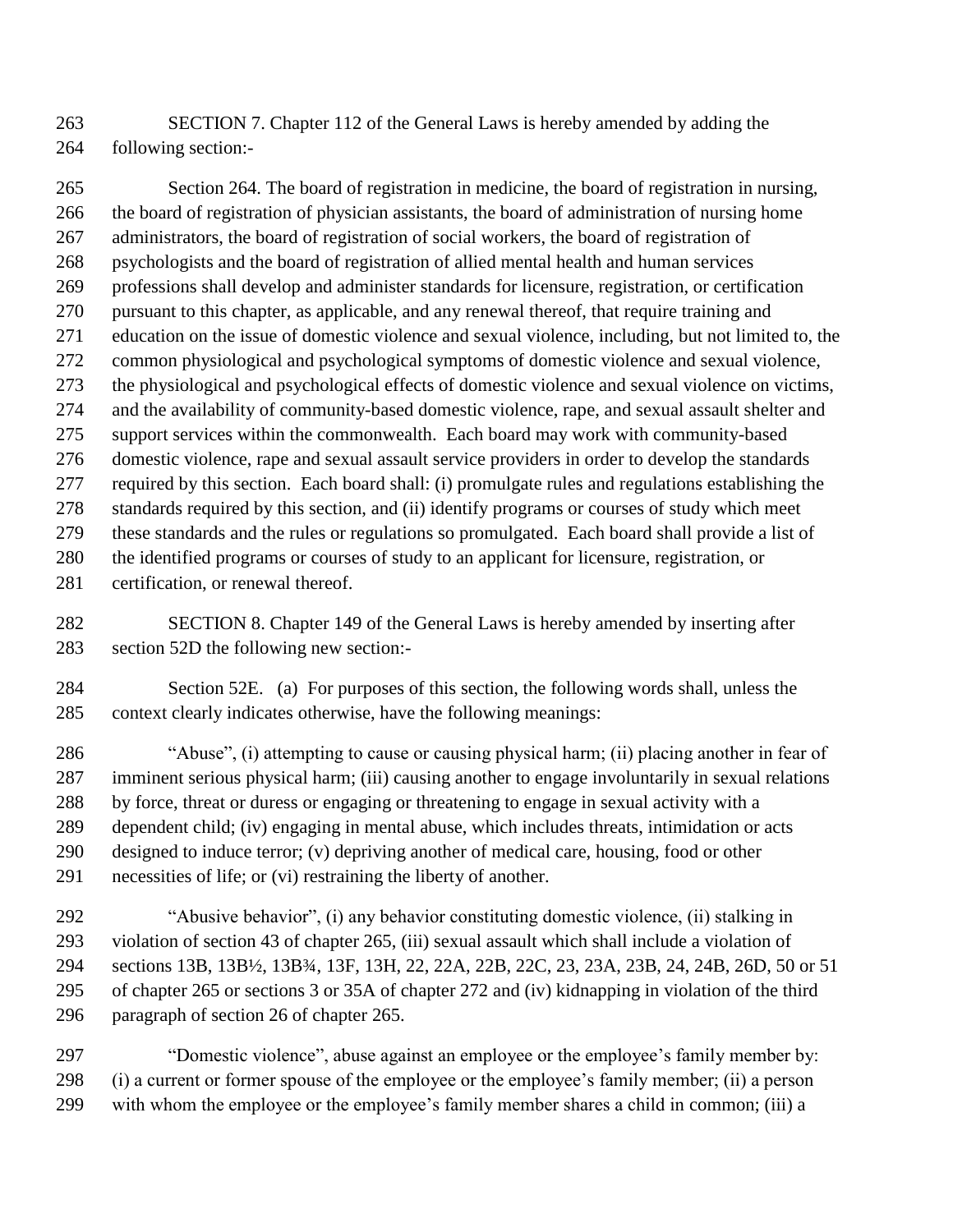person who is cohabitating with or has cohabitated with the employee or the employee's family 301 member; (iv) a person who is related by blood or marriage to the employee; or (v) a person with whom the employee or employee's family member has or had a dating or engagement relationship.

 "Family member", (i) persons who are married to one another; (ii) persons in a substantive dating or engagement relationship and who reside together; (iii) persons having a child in common regardless of whether they have ever married or resided together; (iv) a parent, step-parent, child, step-child, sibling, grandparent or grandchild; or (v) persons in a guardianship relationship.

 (b) An employer shall permit an employee to take up to 15 days of leave from work in any 12 month period if:

 (i) the employee, or a family member of the employee, is a victim of abusive behavior;

 (ii) the employee is using the leave from work to: seek or obtain medical attention, counseling, victim services or legal assistance; secure housing; obtain a protective order from a court; appear in court or before a grand jury; meet with a district attorney or other law enforcement official; or attend child custody proceedings or address other issues directly related to the abusive behavior against the employee or family member of the employee; and

 (iii) the employee is not the perpetrator of the abusive behavior against such employee's family member.

 The employer shall have sole discretion to determine whether any leave taken under this section shall be paid or unpaid.

 (c) This section shall apply to employers who employ 50 or more employees. As used in this subsection, "employees" shall mean individuals who perform services for and under the control and direction of an employer for wages or other remuneration.

 (d) Except in cases of imminent danger to the health or safety of an employee, an employee seeking leave from work under this section shall provide appropriate advance notice of the leave to the employer as required by the employer's leave policy.

 If there is a threat of imminent danger to the health or safety of an employee or the employee's family member, the employee shall not be required to provide advanced notice of leave; provided, however, that the employee shall notify the employer within 3 workdays that the leave was taken or is being taken under this section. Such notification may be communicated to the employer by the employee, a family member of the employee or the employee's counselor, social worker, health care worker, member of the clergy, shelter worker, legal advocate or other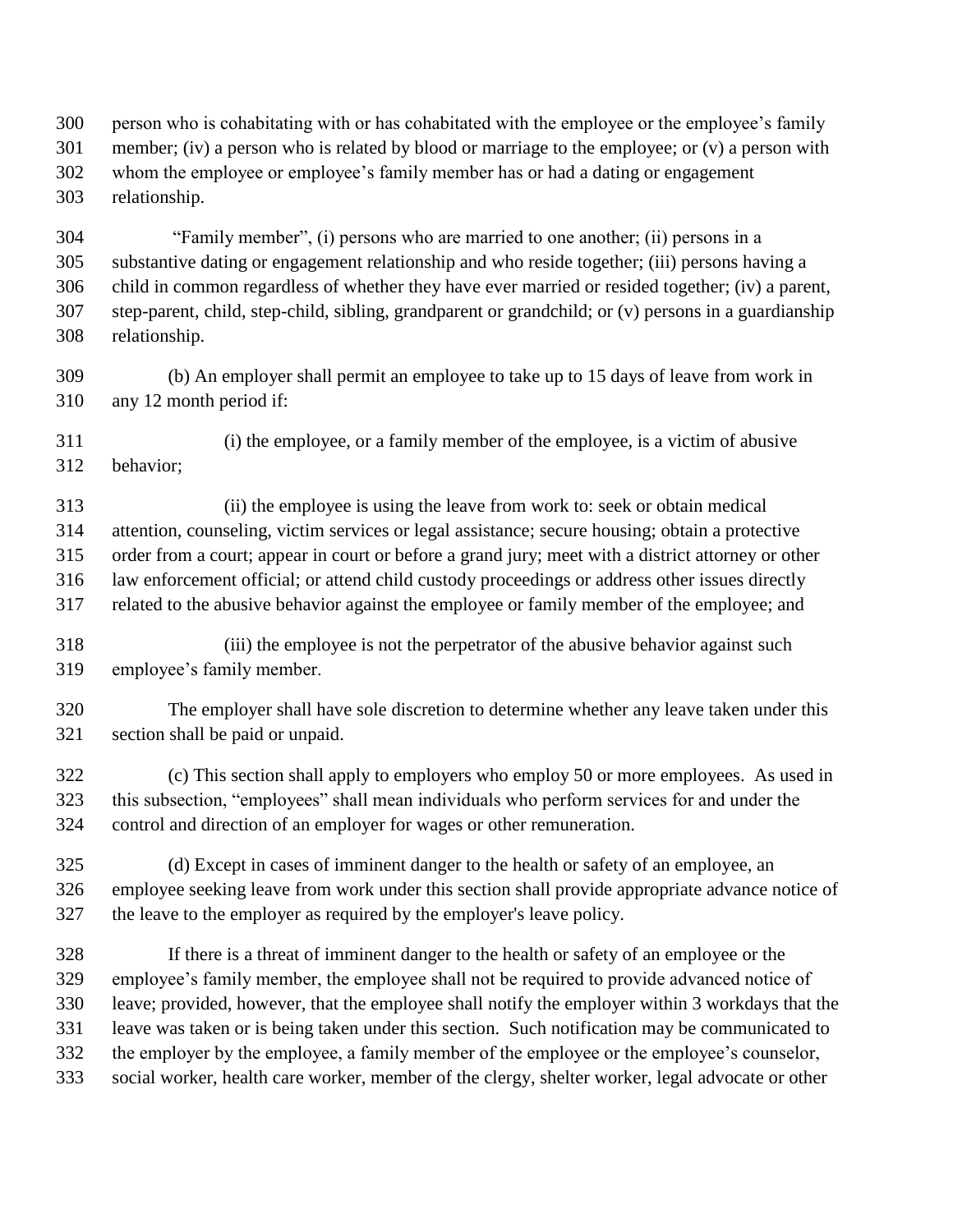professional who has assisted the employee in addressing the effects of the abusive behavior on the employee or the employee's family member.

 If an unscheduled absence occurs, an employer shall not take any negative action against the employee if the employee, within 30 days from the unauthorized absence or within 30 days from the last unauthorized absence in the instance of consecutive days of unauthorized absences, provides any of the documentation described in paragraphs (1) to (6), inclusive, of subsection (e).

 (e) An employer may require an employee to provide documentation evidencing that the employee or employee's family member has been a victim of abusive behavior and that the purpose of the leave is to satisfy any 1 of the purposes enumerated in clauses (i) to (iii), inclusive, of subsection (b); provided, however, that an employer shall not require an employee to show evidence of an arrest, conviction or other law enforcement documentation for such abusive behavior. An employee shall provide such documentation to the employer within a reasonable period after the employer requests documentation relative to the employee's absence. An employee shall satisfy this documentation requirement by providing any 1 of the following documents to the employer.

 (1) A protective order, order of equitable relief or other documentation issued by a court of competent jurisdiction as a result of abusive behavior against the employee or employee's family member.

 (2) A police report or statement of a victim or witness provided to police, including a police incident report, documenting the abusive behavior complained of by the employee or the employee's family member.

 (3) Documentation that the perpetrator of the abusive behavior against the employee or family member of the employee has: admitted to sufficient facts to support a finding of guilt of abusive behavior; or has been convicted of, or has been adjudicated a juvenile delinquent by reason of, any offense constituting abusive behavior and which is related to the abusive behavior that necessitated the leave under this section.

 (4) Medical documentation of treatment as a result of the abusive behavior complained of by the employee or employee's family member.

 (5) An affidavit, signed under the penalties of perjury, provided by a counselor, social worker, health care worker, member of the clergy, shelter worker, legal advocate or other professional who has assisted the employee or the employee's family member in addressing the effects of the abusive behavior.

 (6) An affidavit , signed under the penalties of perjury, from the employee attesting that the employee has been the victim of abusive behavior or is the family member of a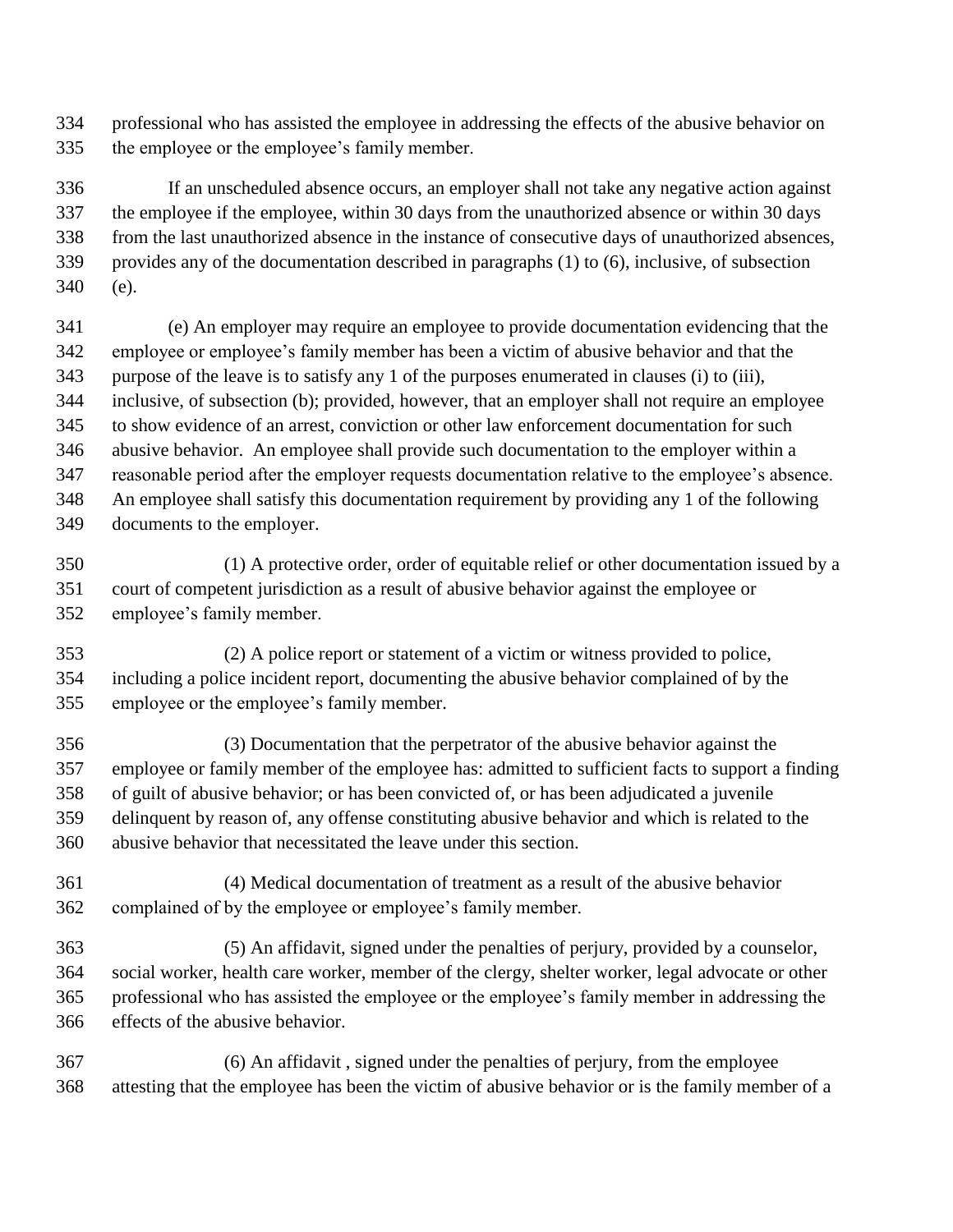victim of abusive behavior. Any documentation provided to an employer under this section may

be maintained by the employer in the employee's employment record but only for as long as

required for the employer to make a determination as to whether the employee is eligible for

leave under this section.

 (f) All information that is not a public record related to the employee's leave under this section shall be kept confidential by the employer and shall not be disclosed, except to the extent that disclosure is:

- (i) requested or consented to, in writing, by the employee;
	- (ii) ordered to be released by a court of competent jurisdiction;
	- (iii) otherwise required by applicable federal or state law;
	- (iv) related to investigations authorized by law enforcement, including, but not limited to an investigation by the attorney general; or
	- (v) necessary to protect the safety of the employee or others employed at the workplace.

 (g) An employee seeking leave under this section shall exhaust all annual or vacation leave, personal leave and sick leave available to the employee, prior to requesting or taking leave under this section, unless the employer waives this requirement.

 (h) No employer shall coerce, interfere with, restrain or deny the exercise of, or any attempt to exercise, any rights provided under this section or to make leave requested or taken hereunder contingent upon whether or not the victim maintains contact with the alleged abuser.

 (i) No employer shall discharge or in any other manner discriminate against an employee for exercising the employee's rights under this section. The taking of leave under this section shall not result in the loss of any employment benefit accrued prior to the date on which the leave taken under this section commenced. Upon the employee's return from such leave, the employee shall be entitled to restoration to the employee's original job or to an equivalent position.

 (j) The attorney general shall enforce this section and may seek injunctive relief or other equitable relief to enforce this section.

 (k) Employers with 50 or more employees shall notify each employee of the rights and responsibilities provided by this section including those related to notification requirements and confidentiality. As used in this subsection, "employees" shall mean individuals who perform services for and under the control and direction of an employer for wages or other remuneration.

 (l) This section shall not be construed to exempt an employer from complying with chapter 258B, section 14B of chapter 268 or any other general or special law or to limit the rights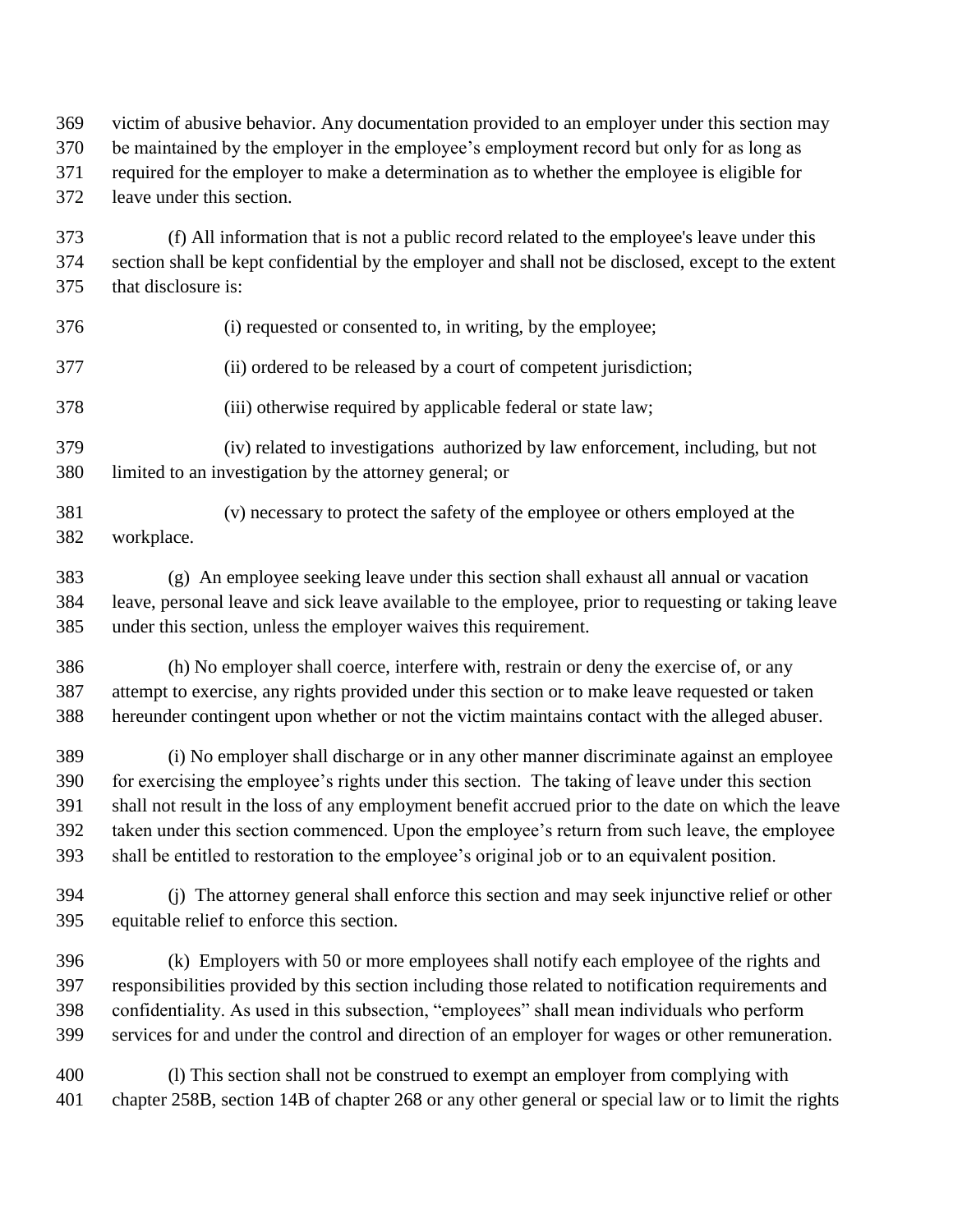- of any employee under said chapter 258B, said section 14B of chapter 268 or any other general or special law.
- SECTION 9. Section 150 of said chapter 149, as appearing in the 2012 Official Edition, is hereby amended by inserting after the figure "33E", in line 20, the following figure:- , 52E.
- SECTION 10. Section 3 of chapter 209A of the General Laws, as so appearing, is hereby amended by striking out, in line 149, the word "except" and inserting in place thereof the following:- including.
- SECTION 11. Said section 3 of said chapter 209A, as so appearing, is hereby further amended by inserting after the word "support", in line 149, the following:-
- ; provided, however, that upon issuing an order for custody or support, the superior, district or Boston municipal court shall provide a copy of the order to the probate and family court department of the trial court that issued the prior or pending custody or support order immediately; provided further, that such order for custody or support shall be for a fixed period of time not to exceed 45 days; and provided further, that such order may be superseded by a subsequent custody or support order issued by the probate and family court department, which shall retain final jurisdiction over any custody or support order.
- SECTION 12. The second paragraph of section 7 of chapter 209A of the General Laws, as appearing in the 2012 Official Edition, is hereby amended by inserting, after the first sentence, the following sentences:-
- Law enforcement agencies shall establish adequate procedures to ensure that, when effecting service upon a defendant pursuant to this paragraph, a law enforcement officer shall, to the extent practicable: (i) fully inform the defendant of the contents of service and the available penalties for any violation of an order or terms thereof, and (ii) provide the defendant with informational resources, including, but not limited to, a list of certified batterer intervention programs located within or near the court's jurisdiction.
- SECTION 13. Subsection (a) of section 3 of chapter 209C of the General Laws, as so appearing, is hereby amended by adding the following sentence:- No court shall make an order providing visitation rights to a parent who was convicted of rape pursuant to sections 22 to 23B, inclusive, of chapter 265, or sections 3, 4, or 17 of chapter 272, and is seeking to obtain visitation with the child who was conceived during the commission of that rape, unless the judge determines that such child is of suitable age to signify the child's assent and that assent is in the best interest of the child; provided, however, that a court may make an order providing visitation rights to parent convicted of rape pursuant to section 23 of said chapter 265, if visitation is in the best interest of the child and either (i) the other parent of the child conceived during the
- commission of that rape has reached the age of 18, and said parent consents to such visitation, or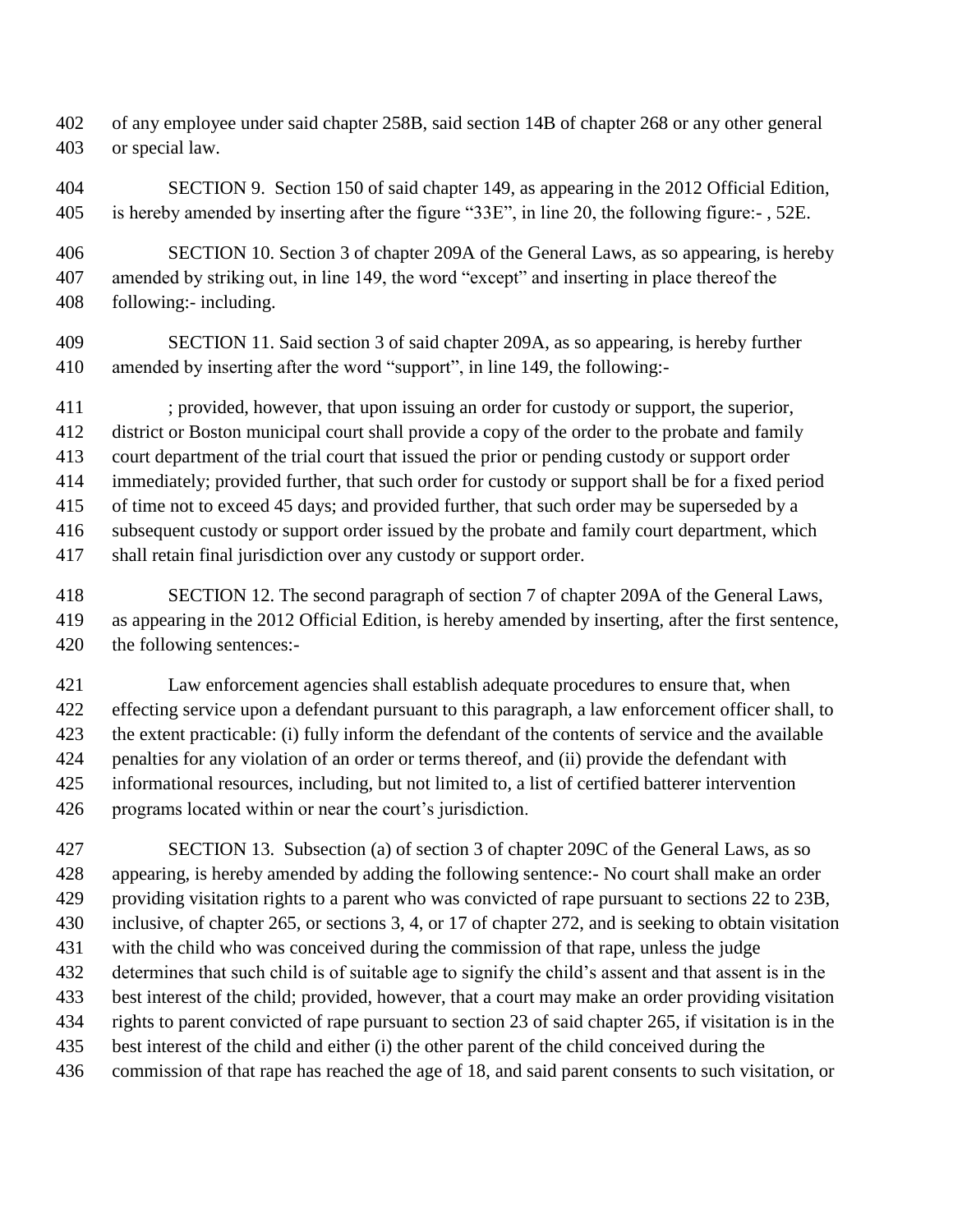(ii) the judge makes an independent determination that visitation is in the best interest of the child.

 SECTION 14. Chapter 211B of the General Laws is hereby amended by inserting after section 9A the following new section:-

 Section 9B. The chief justice of the trial court department shall provide training on the issue of domestic violence and sexual violence in the commonwealth, at least once biannually, to all appropriate court personnel throughout the commonwealth, including but not limited to judges, district attorneys, clerks of court, probation officers and guardians ad litem. Such training shall include, but not be limited to, the dissemination of information concerning:

 (1) misdemeanor and felony offenses in which domestic violence and sexual violence are often involved;

 (2) the civil rights and remedies available to victims of domestic violence and sexual violence;

 (3) which shall include methods for assessing the degree of risk of homicide involved in situations of domestic violence, including, but not limited to, gathering information from the victim regarding the suspect's past reported and non-reported behavior and dangerousness, such as : (i) whether the suspect has ever used a weapon against the victim or threatened the victim with a weapon, (ii) whether the suspect owns a gun; (iii) whether the suspect's physical violence against the victim has increased in severity or frequency; (iv) whether the suspect has threatened to kill the victim; (v) whether the suspect has ever threatened or attempted suicide; (vi) whether the suspect has used or threatened physical violence against the victim's family, other household members, or pets; (vii) whether the suspect uses illegal drugs; (viii) whether the suspect abuses alcohol; and (ix) whether there have been specific instances of strangulation or suffocation of the victim by the suspect;

 (4) law enforcement techniques, information sharing, and methods of promoting cooperation among the various court departments in combating domestic violence and sexual violence, including the importance of keeping victims informed as to the whereabouts of suspected abusers and other such information helpful for victim safety planning;

 (5) the physiological and psychological effects of the pattern of domestic violence and sexual violence on its victims, including children who witness such abuse;

 (6) the underlying psychological and sociological causes of domestic violence and sexual violence and the availability of batterer's intervention programs; and

 (7) the availability of community based domestic violence, rape, and sexual assault shelter and support services within the commonwealth, including, to the extent practicable, specific shelter and support services available in a court's geographical area.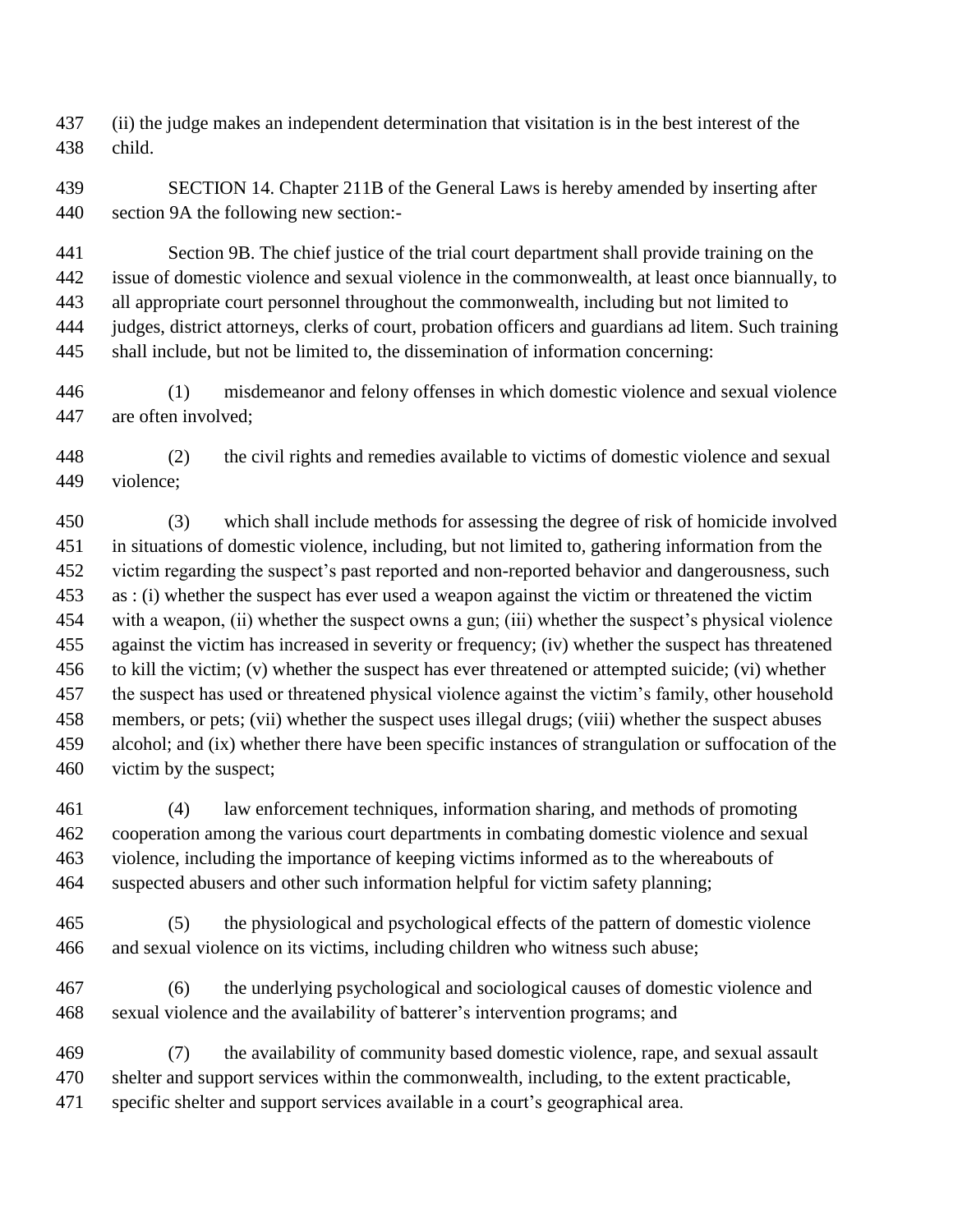The chief justice of the trial court may appoint such expert, clerical and other staff members as the operation of the training program may require. Where appropriate, the training presenters shall include domestic violence and sexual violence experts with expertise in the delivery of direct services to victims of domestic violence and sexual violence, including utilizing community based domestic violence, rape and sexual assault service providers, and survivors of domestic violence, rape, or sexual assault in the presentation of the training.

 SECTION 15. Section 26 of chapter 218 of the General Laws, as so appearing, is hereby amended by striking out, in line 18, the words "fifteen A and twenty-one A" and inserting in place thereof the following:- 15A, 15D, 21A and 26.

 SECTION 16. Section 8 of chapter 258B of the General Laws, as so appearing, is hereby amended by striking out, in line 1, the figure "90" and inserting in place thereof the following figure:- 110.

 SECTION 17. Said section 8 of said chapter 258B, as so appearing, is hereby further amended by striking out, in line 5, the figure "50" and inserting in place thereof the following figure:- 70.

 SECTION 18. Said section 8 of said chapter 258B, as so appearing, is hereby further amended by striking out, in line 8, the figure "45" and inserting in place thereof the following figure:- 65.

 SECTION 19. Said section 8 of said chapter 258B, as so appearing, is hereby further amended by inserting, after the third sentence, the following sentence:-

 The court shall impose an additional domestic violence prevention and victim assistance assessment of \$50 for any violation of an order issued pursuant to sections 18 or 34B of chapter 208, section 32 of chapter 209, sections 3, 4 or 5 of 209A, or section 15 of chapter 209C, or a conviction or adjudication for an act which would constitute abuse as defined in section 1 of 209A, or a violation of section 13M of chapter 265, which shall be deposited in the Domestic Violence Prevention and Victim Assistance Fund, established pursuant to section 14.

 SECTION 20. Said section 8 of said chapter 258B, as so appearing, is hereby further amended by striking out the seventh sentence and inserting in place thereof the following sentence:-

 If it is determined by a written finding of fact that an assessment, other than for a civil motor vehicle infraction, imposed by this section would impose a severe financial hardship upon the person against whom the assessment is imposed, the court may structure a payment plan in order to ensure compliance with payment; provided, however, that the court may order a person required to pay a domestic violence prevention and victim assistance assessment to complete at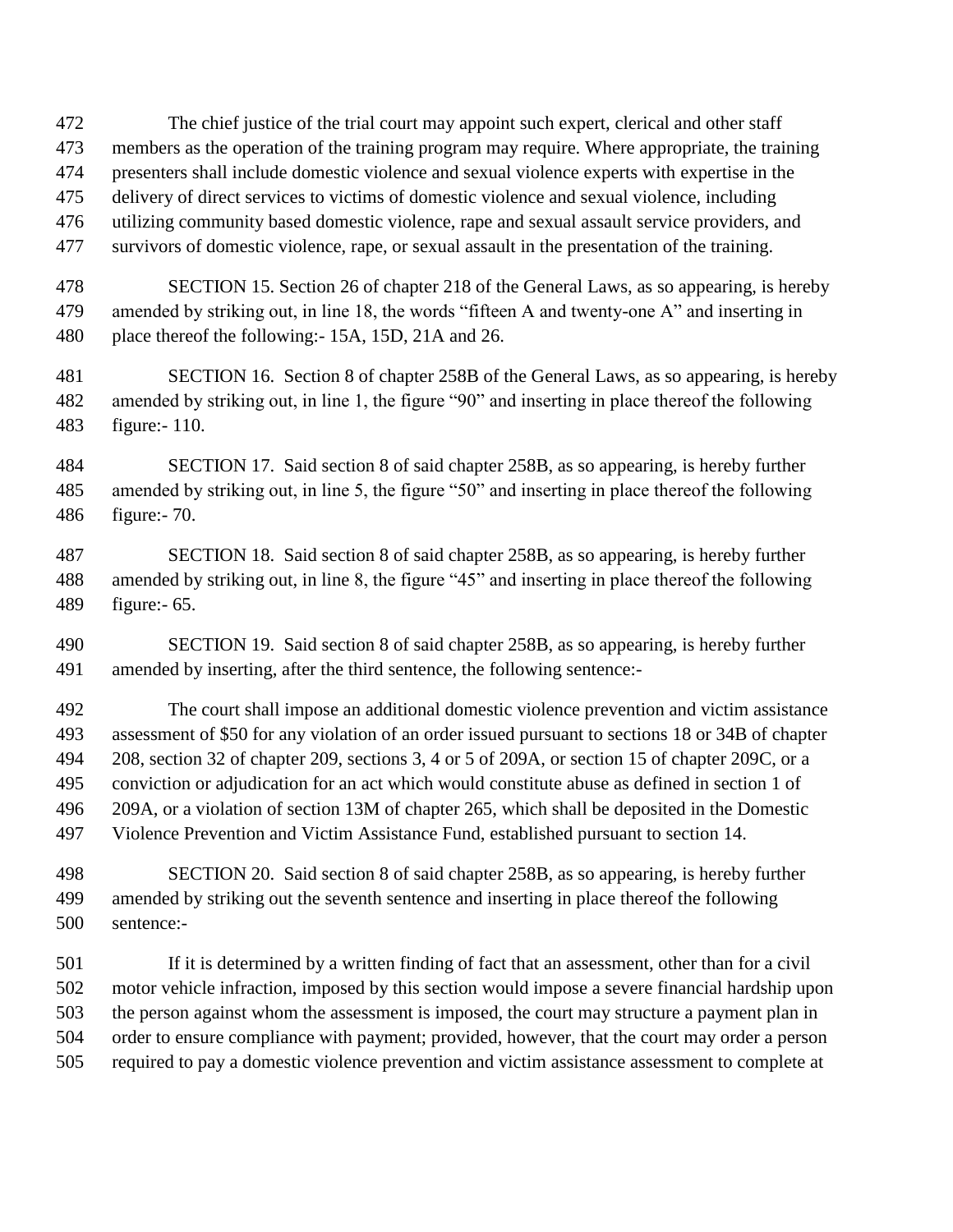least 8 hours of community service in order to satisfy such assessment, if a structured payment would continue to impose a severe financial hardship.

 SECTION 21. Said section 8 of said chapter 258B, as so appearing, is hereby further amended by inserting after the word "assessment", in line 50, the following words:- and the domestic violence prevention and victim assistance assessment.

 SECTION 22. Said chapter 258B is hereby further amended by adding the following section:-

 Section 14. (a) There shall be established and placed within the Massachusetts office for victim assistance, under the control of the board, a fund to be known as the Domestic Violence Prevention and Victim Assistance Fund, hereinafter referred to as the fund, to be held by the board separate and apart from other funds, to support innovative practices to prevent domestic violence and provide assistance to victims of domestic violence in the commonwealth. The fund shall be credited any appropriations, bond proceeds, or other monies authorized by the general court and specifically designated to be credited thereto, such additional funds as are subject to the direction and control of the board, any pension funds, federal grants or loans, royalties or private investment capital which may properly be applied in furtherance of the objectives of the fund, domestic violence prevention and victim assistance assessments pursuant to section 8 of chapter 258B, and any other monies which may be available to the board for the purposes of the fund from any other source or sources. Any revenues, deposits, receipts, or funds received shall be deposited in the fund, and shall be available to the board for the purposes described in this section, without further appropriation. The state treasurer shall be the custodian of the fund and shall receive, deposit and invest all monies transmitted to him pursuant to this section in accordance with sections 34, 34A and 38 of chapter 29 in such a manner as to secure the highest rate of return available consistent with the safety of the fund, and shall credit interest and earnings on the trust fund corpus to the trust fund; provided, that all amounts on deposit shall be available for immediate use. At the request of the board, the state treasurer shall transfer funds to the board for the administration of grant pursuant to this section. (b) All available monies in the fund that are unexpended at the end of each fiscal year shall not revert to the General Fund and shall be available for expenditure in the subsequent fiscal year. On or before October 1, 2014, the state treasurer shall transfer from the General Fund to the Domestic Violence Prevention and Victim Assistance Fund, the amounts authorized by this section.

 (c) The fund shall be held and applied by the board to provide grants designed to support innovative practices to prevent domestic violence and provide assistance to victims of domestic violence in the commonwealth. Such innovative practices shall include, but are not limited to: (i) community-based domestic violence prevention and assistance programs and service providers, (ii) multi-disciplinary teams addressing victims of domestic violence at high risk of homicide or fatality, and (iii) other programs and service providers that support victims of domestic violence.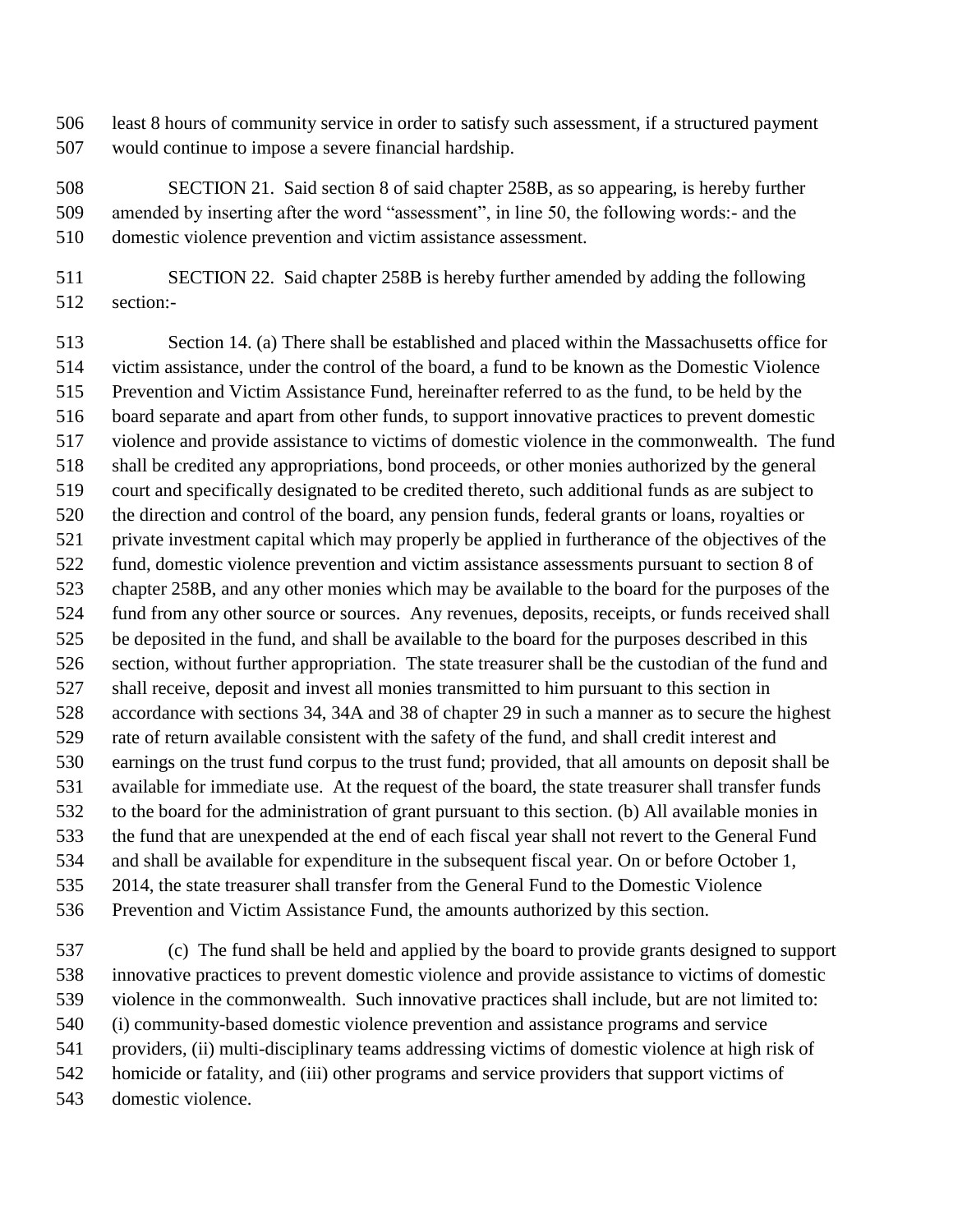The board shall develop, in conjunction with Jane Doe, Inc., and establish guidelines for applications for grants from the fund no later than October 1, 2014; provided that an application must demonstrate the way in which the applicant's practice or program will result in the improvement of services provided to victims of domestic violence. The board shall determine the eligibility of applicants for grants from the fund, and the level of benefits provided to successful applicants. A maximum of 6 grantees may be selected to receive grants from the fund. The board shall structure the payments to grantees to ensure that no expenditure from or commitment of the assets of the fund shall result in a negative amount within the fund.

 (d) On or before January 1, 2015, the board shall submit a report to the clerks of the house of representatives and the senate, who shall forward the same to the house and senate committees on ways and means, and to the executive office for administration and finance. The report shall provide, at a minimum: (i) the guidelines for applications for grants from the fund; (ii) a list of all applicants for grants from the fund; and (iii) a set of clearly-defined goals and benchmarks to be used to evaluate grant recipients.

 (e) On or before March 1, 2017, the executive director shall submit a report to the clerks of the house of representatives and the senate, who shall forward the same to the house and senate committees on ways and means, and to the executive office for administration and finance. The report shall provide, at a minimum: (i) detailed evaluations of the performance of grant recipients; (ii) detailed information on grant recipients considered to be most successful; (iii) the potential for the future development and implementation of successful grant recipients' practices or programs; and (iv) recommendations as to how any monies remaining in the fund should be spent.

 SECTION 23. Section 13K of chapter 265 of the General Laws, as appearing in the 2012 Official Edition, is hereby amended by inserting after subsection (c) the following new subsection:-

 (c½) Whoever commits an assault and battery upon a family or household member, as defined in section 1 of chapter 209A, who is an elder or person with a disability shall, in addition to any other penalty authorized by this section, be punished by imprisonment in the state prison 572 for not more than 5 years or in the house of correction for not more than 2½ years or by a fine of not more than \$5,000 or by both such fine and imprisonment.

 SECTION 24. Chapter 265 of the General Laws is hereby amended by striking out section 13M, as so appearing, and inserting in place thereof the following section:-

 Section 13M. (a) Whoever commits an assault or assault and battery on a family or household member, as defined in section 1 of chapter 209A, shall be punished by imprisonment in the house of correction for not more than 2½ years or by a fine of not more than \$5,000 or both.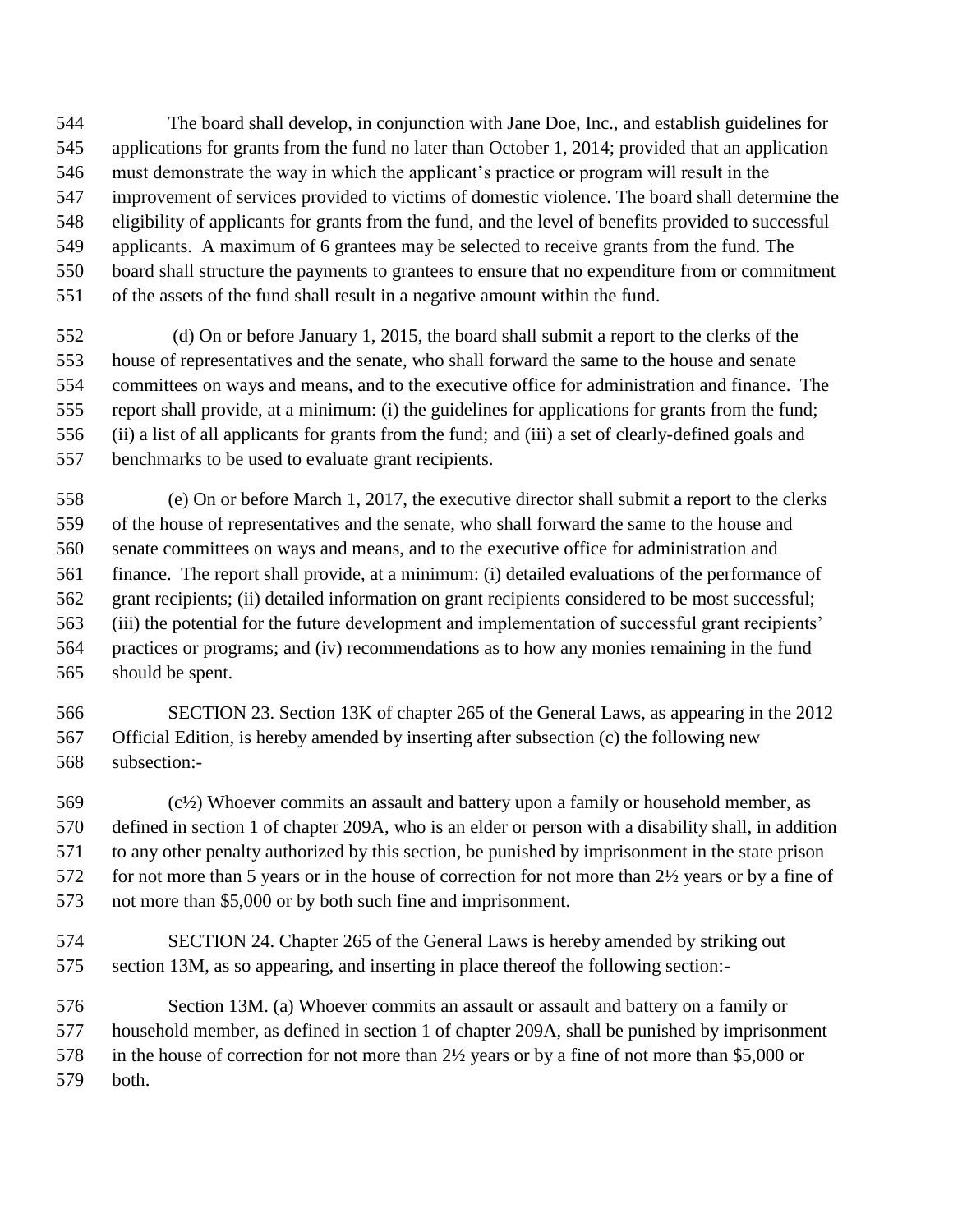(b) Whoever is convicted of committing an assault or assault and battery on a family or household member, after having previously been convicted of, placed on probation for, granted a continuance without a finding for, or otherwise having pleaded guilty to or admitted to a finding of sufficient facts for (1) an assault or assault and battery on a family or household member; (2) an offense that has as an element the use, attempted use, or threatened use of physical force against the person of another; (3) an offense that has as an element the possession, use, or threatened use of a deadly weapon; (4) a sex offense, as defined in section 178C of chapter 6, or (5) a violation of section 7 of chapter 209A, shall be punished by imprisonment in the state prison for not more than 5 years or in the house of correction for not more than 2½ years, or by a fine of not more than \$10,000, or by both such fine and imprisonment.

 (c) For any violation of this section, or as a condition of a continuance without a finding, the court shall order the defendant to complete a certified batterer's intervention program unless, upon good cause shown, the court issues specific written findings describing the reasons that batterer's intervention should not be ordered or unless the batterer's intervention program determines that the defendant is not suitable for intervention.

 SECTION 25. Said chapter 265 of the General Laws is hereby further amended by inserting after section 13M the following new section:-

 Section 13N. (a) Whoever commits, or attempts to commit an assault or an assault and battery on a family or household member, as defined in section 1 of chapter 209A, within 500 feet of the real property comprising a trial court of the commonwealth, as defined in section 1 of chapter 211B, shall be punished by a fine of not more than \$1,000, imprisonment in the house of correction for not more than 2½ years or imprisonment in the state prison for not more than 5 years, or by both such fine and imprisonment.

 (b) Whoever commits, or attempts to commit an assault or an assault and battery on a family or household member, as defined in section 1 of chapter 209A, with the intent to intimidate, deter or prevent such family or household member from obtaining access to a trial court of the commonwealth, as defined in section 1 of chapter 211B, shall be punished by a fine of not less than \$1,000 nor more than \$5,000, imprisonment in the house of correction for not more than 2½ years or imprisonment in the state prison for not more than 10 years, or by both such fine and imprisonment.

 SECTION 26. Said chapter 265 of the General Laws is hereby further amended by inserting after section 15C the following new section:-

 Section 15D. (a) For the purposes of this section the following words shall have the following meanings:-

 "Strangulation" shall mean the intentional interference of the normal breathing or circulation of blood by applying substantial pressure on the throat or neck of another.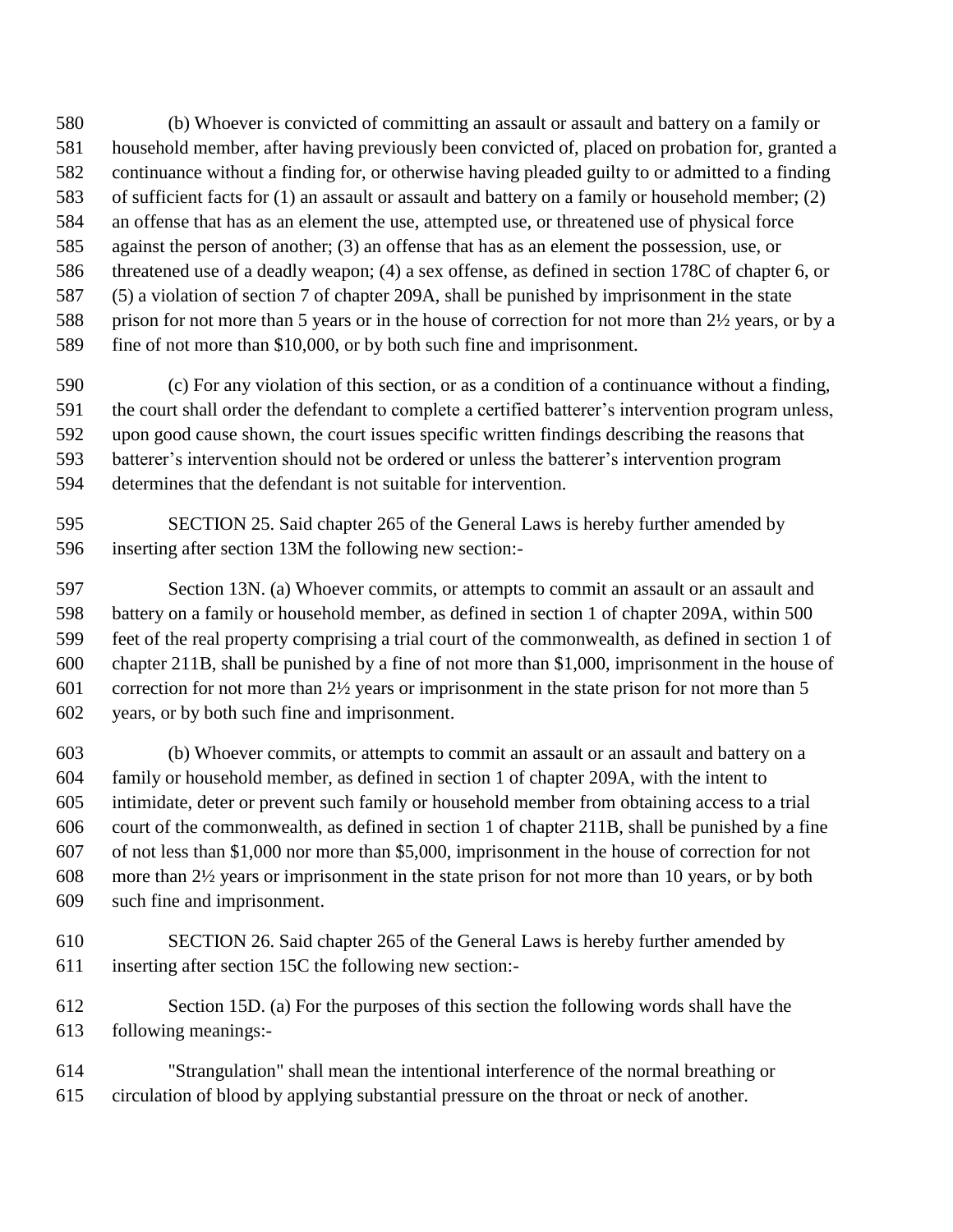- "Suffocation" shall mean the intentional interference of the normal breathing or circulation of blood by blocking the nose or mouth of another.
- "Serious bodily injury" shall mean bodily injury that results in a permanent disfigurement, loss or impairment of a bodily function, limb or organ, or a substantial risk of death.
- (b) Whoever strangles or suffocates another shall be punished by imprisonment in the state prison for not more than 5 years or in the house of correction for not more than 2½ years, or by a fine of not more than \$5,000, or by both such fine and imprisonment.
- (c) Whoever: (i) strangles or suffocates another and by such strangulation or suffocation causes serious bodily injury; or (ii) strangles or suffocates another who is pregnant at the time of such strangulation or suffocation, knowing or having reason to know that the person is pregnant; or (iii) is convicted of strangling or suffocating another after having been previously convicted of the crime of strangling or suffocating another under this section, or of a like offense in federal court or the court of any state; or (iv) strangles or suffocates another who he or she knows has an outstanding temporary or permanent vacate, restraining or no contact order or judgment issued pursuant to sections 18 or 34B of chapter 208, section 32 of chapter 209, section 3, 4 or 5 of chapter 209A, or section 15 of chapter 209C, in effect against him or her at the time the offense was committed, shall be punished by imprisonment in the state prison for not more than 10 years or in the house of correction for not more than 2½ years, and by a fine of not more than \$10,000.
- SECTION 27. Section 20D of chapter 276 of the General Laws, as appearing in the 2012 Official Edition, is hereby amended by inserting after the word "governor", in line 8, the following words:- ; provided, however, that if a person is arrested for a crime in the commonwealth, any bail by bond or undertaking shall be assessed pursuant to sections 42, 42A, 57, 58 and 58A.
- SECTION 28. Section 42 of said chapter 276, as so appearing, is hereby amended by inserting after the word "trial", in line 6, the following words:- ; provided, however, that if a person is arrested for a violation of an order issued pursuant to sections 18 or 34B of chapter 208, section 32 of chapter 209, sections 3, 4 or 5 of chapter 209A, or section 15 of chapter 209C, or any act that would constitute abuse as defined in section 1 of chapter 209A, or a violation of section 13M of chapter 265, any bail shall be assessed pursuant to the provisions in sections 42A, 57, 58 and 58A.
- SECTION 29. Section 42A of said chapter 276, as so appearing, is hereby amended by inserting after the word "of", in line 7, the following words:- bail or.
- SECTION 30. Said section 42A of said chapter 276, as so appearing, is hereby further amended by inserting after the first paragraph the following paragraph:-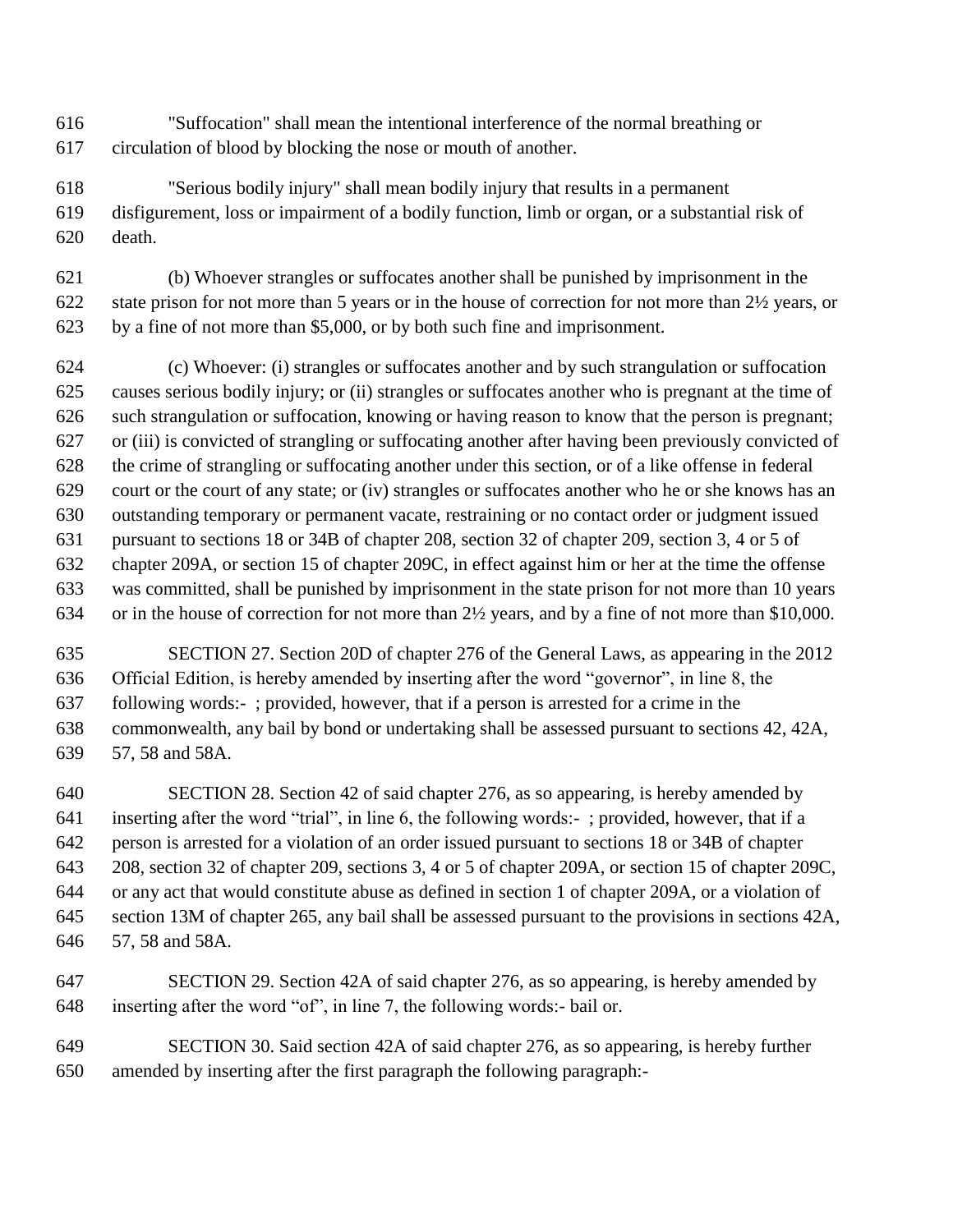For any violation of an order issued pursuant to sections 18 or 34B of chapter 208, section 32 of chapter 209, sections 3, 4 or 5 of 209A, or section 15 of chapter 209C, or any act that would constitute abuse as defined in section 1 of chapter 209A, or a violation of section 13M of chapter 265, (1) a person arrested shall not be admitted to bail sooner than 6 hours after arrest and every effort shall be made to assess bail no more than 8 hours after the arrest, and (2) the person authorized to take bail for such violation shall make a written determination as to whether there are conditions of release that will reasonably assure the safety of the alleged victim or any other individual or the community on the basis of any information which the court can reasonably obtain, taking into account the nature and seriousness of the danger posed to any person or the community that would result by the person's release, the nature and circumstances of the offense charged, the potential penalty the person faces, the person's family ties, employment record and history of mental illness, the person's reputation, the risk that the person will obstruct or attempt to obstruct justice or threaten, injure or intimidate or attempt to threaten, injure or intimidate a prospective witness or juror, the person's record of convictions, if any, any illegal drug distribution or present drug dependency, whether the person is on bail pending adjudication of a prior charge, whether the acts alleged involve abuse as defined in section 1 of chapter 209A, violation of a temporary or permanent order issued pursuant to sections 18 or 34B of chapter 208, section 32 of chapter 209, sections 3, 4 or 5 of chapter 209A, or section 15 of chapter 209C, whether the person has any history of orders issued against him pursuant to the aforesaid sections, whether the person is on probation, parole or other release pending completion of sentence for any conviction and whether the person is on release pending sentence or appeal for any conviction. If, after an evaluation of all factors set forth in this paragraph, a written determination is made that there are no conditions of release that will reasonably assure the safety of the alleged victim or any other individual or the community, the person shall be held and transferred automatically, and without a motion from the commonwealth, for an appearance and hearing pursuant to section 58A; provided however, the commonwealth may proceed under section 58 and request cash bail or revocation of release. If, after an evaluation of all the factors set forth in this paragraph, a person is to be admitted to bail, the person shall, prior to admittance, be provided with informational resources related to domestic violence by the person admitting the arrestee to bail, which shall include, but is not limited to, a list of certified batterer intervention programs located within or near the court's jurisdiction. A reasonable attempt shall be made to notify the victim of the individual's release.

 SECTION 31. Section 55 of said chapter 276, as so appearing, is hereby amended by inserting after the word "felony", in line 5, the following words:- , or was a violation of an order issued pursuant to sections 18 or 34B of chapter 208, section 32 of chapter 209, sections 3, 4 or 5 of chapter 209A, or section 15 of chapter 209C, or was a violation of section 13M of chapter 265, or would otherwise constitute abuse as defined in section 1 of said chapter 209A.

 SECTION 32. Said chapter 276 is hereby amended by inserting after section 56 the following new section:-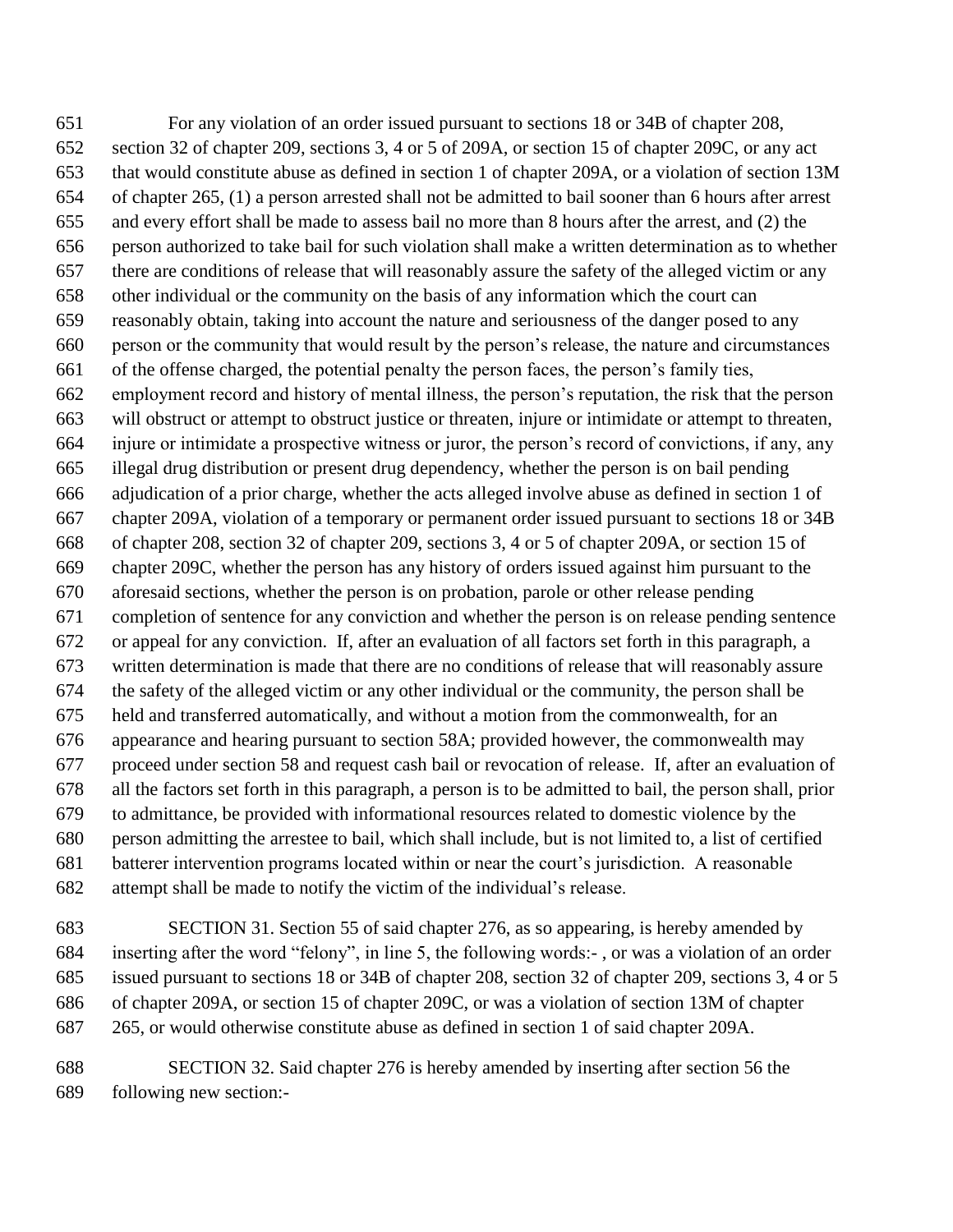Section 56A. Before a judge of the superior court or district court releases, discharges or admits to bail any person arrested and charged with a crime against the person or property of another, the judicial officer shall inquire into and determine whether, in the exercise of the judicial officer's discretion and based upon the information provided to the court, abuse, as defined in section 1 of chapter 209A, has occurred immediately prior to or in conjunction with the crime for which the person was arrested and charged. If the judge determines that abuse has so occurred, the judge shall make written findings of fact to that effect. Such written findings of fact shall be maintained within the statewide domestic violence record keeping system. Such written findings of fact shall not be considered criminal offender record information or public records and shall not be open for public inspection. Such written findings of fact shall not be admissible in any investigation or proceeding before a grand jury or court of the commonwealth related to the crime for which the person was brought before the court for release, discharge or admittance to bail. Nothing in this section shall be construed as modifying or limiting the presumption of innocence.

 SECTION 33. Section 57 of chapter 276 of the General Laws, as appearing in the 2012 Official Edition, is hereby amended by inserting after the first paragraph the following new paragraph:-

 Further, for any violation of an order or judgment issued pursuant to sections 18 or 34B of chapter 208, section 32 of chapter 209, sections 3, 4 or 5 of 209A, sections 15 or 20 of chapter 209C, or any act that would constitute abuse as defined in section 1 of chapter 209A, or a violation of section 13M of chapter 265, (1) a person arrested shall not be admitted to bail sooner than 6 hours after the time of arrest and every effort shall be made to assess bail no more than 8 hours after the time of arrest, and (2) a person authorized to take bail pursuant to this section shall make a written determination as to whether there are conditions of release that will reasonably assure the safety of the alleged victim or any other individual or the community on the basis of any information which the justice or a clerk or assistant clerk of the district court, a bail commissioner or a master in chancery can reasonably obtain, taking into account the nature and seriousness of the danger posed to any person or the community that would result by the person's release, the nature and circumstances of the offense charged, the potential penalty the person faces, the person's family ties, employment record and history of mental illness, the person's reputation, the risk that the person will obstruct or attempt to obstruct justice or threaten, injure or intimidate or attempt to threaten, injure or intimidate a prospective witness or juror, the person's record of convictions, if any, any illegal drug distribution or present drug dependency, whether the person is on bail pending adjudication of a prior charge, whether the acts alleged involve abuse as defined in section 1 of chapter 209A, violation of a temporary or permanent order issued pursuant to sections 18 or 34B of chapter 208, section 32 of chapter 209, sections 3,4, or 5 of chapter 209A, or section 15 of chapter 209C, whether the person has any history of orders issued against him pursuant to the aforesaid sections, whether the person is on probation, parole or other release pending completion of sentence for any conviction and whether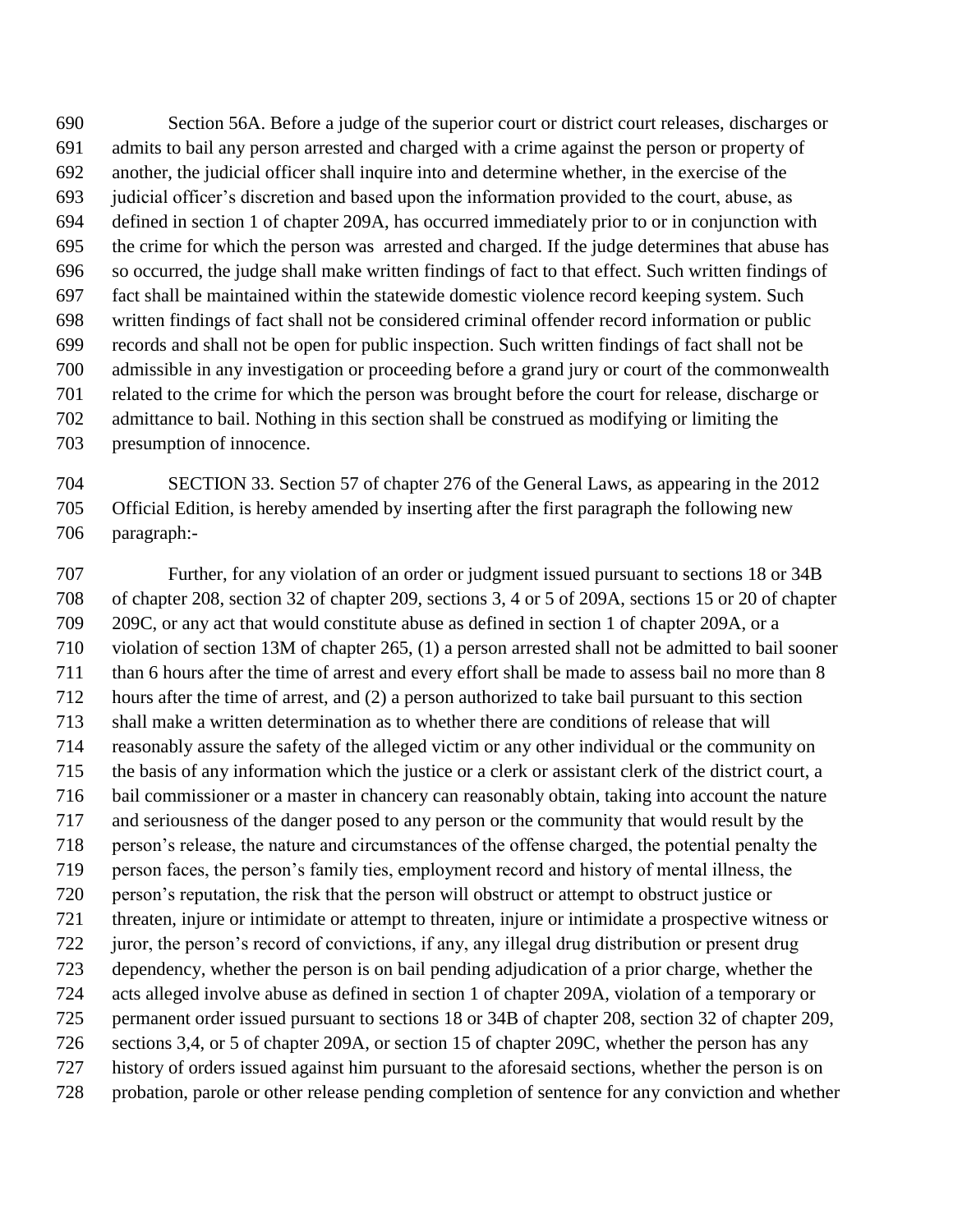the person is on release pending sentence or appeal for any conviction. If, after an evaluation of all factors set forth in this paragraph, a written determination is made that there are no conditions of release that will reasonably assure the safety of the alleged victim or any other individual or the community, the person shall be held and transferred automatically, and without a motion from the commonwealth, for an appearance and hearing pursuant to section 58A; provided however, the commonwealth may proceed under section 58 and request cash bail or revocation of release. If, after an evaluation of all the factors set forth in this paragraph, a person is to be admitted to bail, the person shall, prior to admittance, be provided with informational resources related to domestic violence by the person admitting the arrestee to bail, which shall include, but is not limited to, a list of certified batterer intervention programs located within or near the court's jurisdiction. A reasonable attempt shall be made to notify the victim of the individual's release.

 SECTION 34. Section 58 of said chapter 276, so appearing, is hereby amended by inserting after the first paragraph, the following paragraph:-

 For any violation of an order or judgment issued pursuant to sections 18 or 34B of chapter 208, section 32 of chapter 209, sections 3, 4 or 5 of 209A, or section 15 of chapter 209C, or any act that would constitute abuse as defined in section 1 of chapter 209A, or a violation of section 13M of chapter 265, (1) a person arrested shall not be admitted to bail sooner than 6 hours after the time of arrest and every effort shall be made to assess bail no more than 8 hours after the time of arrest, and (2) a person authorized to take bail pursuant to this section and section 57 shall make a written determination as to whether there are conditions of release that will reasonably assure the safety of the alleged victim or any other individual or the community on the basis of any information which the justice or a clerk or assistant clerk of the district court, a bail commissioner or a master in chancery can reasonably obtain, taking into account the nature and seriousness of the danger posed to any person or the community that would result by the person's release, the nature and circumstances of the offense charged, the potential penalty the person faces, the person's family ties, employment record and history of mental illness, the person's reputation, the risk that the person will obstruct or attempt to obstruct justice or threaten, injure or intimidate or attempt to threaten, injure or intimidate a prospective witness or juror, the person's record of convictions, if any, any illegal drug distribution or present drug dependency, whether the person is on bail pending adjudication of a prior charge, whether the acts alleged involve abuse as defined in section 1 of chapter 209A, violation of a temporary or permanent order issued pursuant to sections 18 or 34B of chapter 208, section 32 of chapter 209, sections 3,4 or 5 of chapter 209A, or section 20 of chapter 209C, whether the person has any history of orders issued against him pursuant to the aforesaid sections, whether the person is on probation, parole or other release pending completion of sentence for any conviction and whether the person is on release pending sentence or appeal for any conviction. If, after an evaluation of all factors set forth in this paragraph, a written determination is made that there are no conditions of release that will reasonably assure the safety of the alleged victim or any other individual or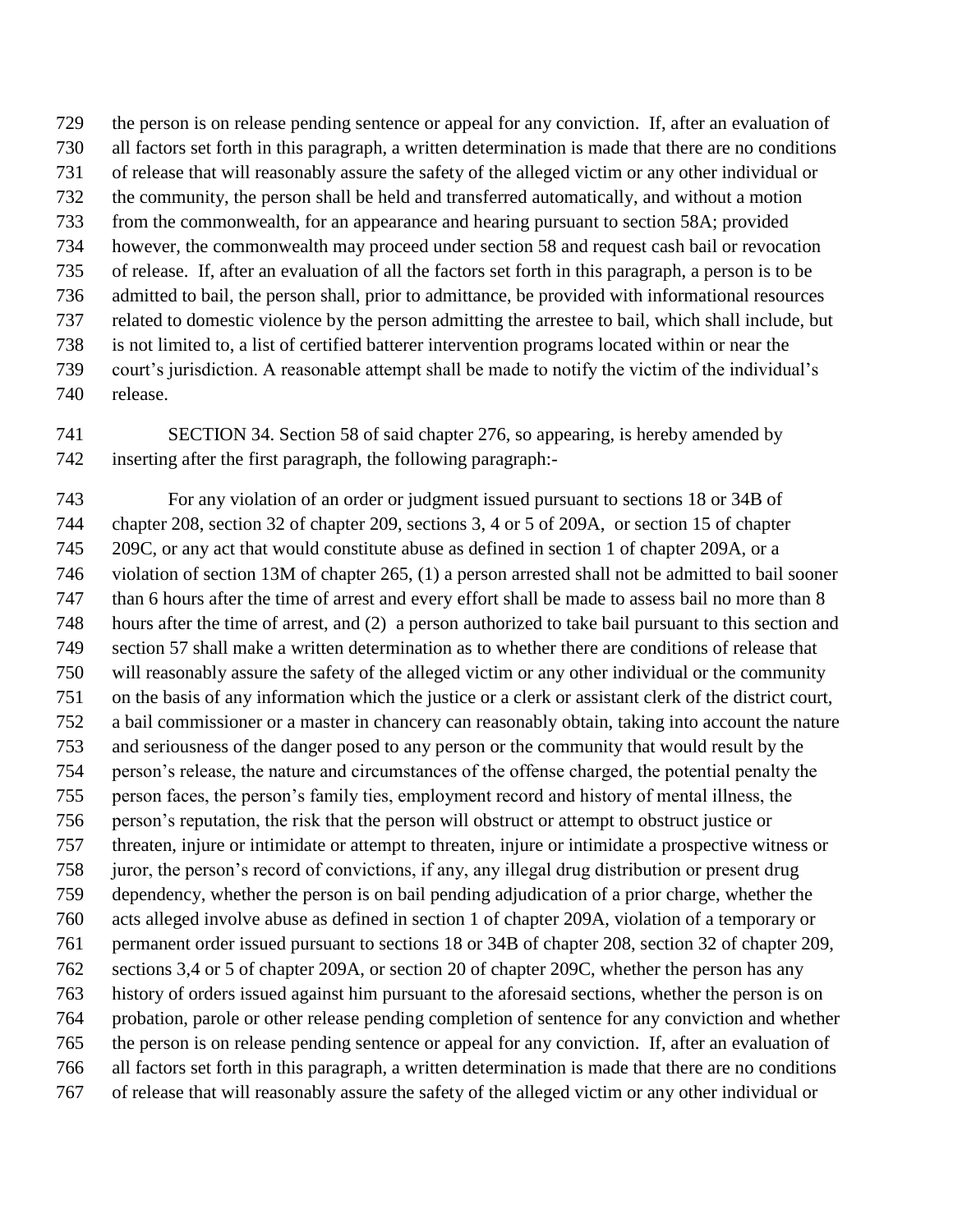the community, the person shall be held and transferred automatically, and without a motion from the commonwealth, for an appearance and hearing pursuant to section 58A; provided however, the commonwealth may proceed under section 58 and request cash bail or revocation of release. If, after an evaluation of all the factors set forth in this paragraph, a person is to be admitted to bail, the person shall, prior to admittance, be provided with informational resources related to domestic violence by the person admitting the arrestee to bail, which shall include, but is not limited to, a list of certified batterer intervention programs located within or near the court's jurisdiction. A reasonable attempt shall be made to notify the victim of the individual's release.

 SECTION 35. Section 58A of said chapter 276, as so appearing, is hereby amended by inserting after the figure "(3)", in line 29, the following words:- ; provided, however, a person arrested and charged with a violation of an order issued pursuant to sections 18 or 34B of chapter 208, section 32 of chapter 209, sections 3, 4 or 5 of chapter 209A, or section 15 of chapter 209C, or any act that would constitute abuse as defined in section 1 of said chapter 209A, or a violation of section 13M of chapter 265 of shall not be admitted to bail sooner than 6 hours after arrest and every effort shall be made to assess bail no more than 8 hours after the arrest.

 SECTION 36. Said section 58A of said chapter 276, as so appearing, is hereby further amended by striking out, in line 92, the words "ninety days excluding any period of delay as defined in Massachusetts Rules of Criminal Procedure Rule 36(b)(2)" and inserting in place thereof the following:- 90 days; provided, that such 90 days shall not include any period of delay as defined in Rule 36(b)(2) of the Massachusetts Rules of Criminal Procedure. If the commonwealth moves to reopen a hearing, pursuant to the provisions of subsection (4), wherein a person was detained pursuant to this subsection following the initial hearing, that person may be detained up to 90 additional days if a judge finds by clear and convincing evidence that the new information or change in circumstances presented so warrants the additional detention. A person detained under this subsection shall not be detained for a period exceeding 180 days.

 SECTION 37. The second paragraph of subsection (4) of said section 58A of said chapter 276, as so appearing, is hereby amended by inserting after the fifth sentence the following sentence:- Prior to the summons of an alleged victim, or a member of the alleged victim's family, to appear as a witness at the hearing, the defendant must demonstrate to the court a good faith basis for the defendant's reasonable belief that the testimony from the witness will support a conclusion that there are conditions of release that will reasonably assure the safety of any other person or the community.

 SECTION 38. Said section 58A of said chapter 276, as so appearing, is hereby further amended by inserting after the word "hearing", in line 115, the following words:- , and the judge shall consider hearsay contained in a police report or the statement of an alleged victim or witness.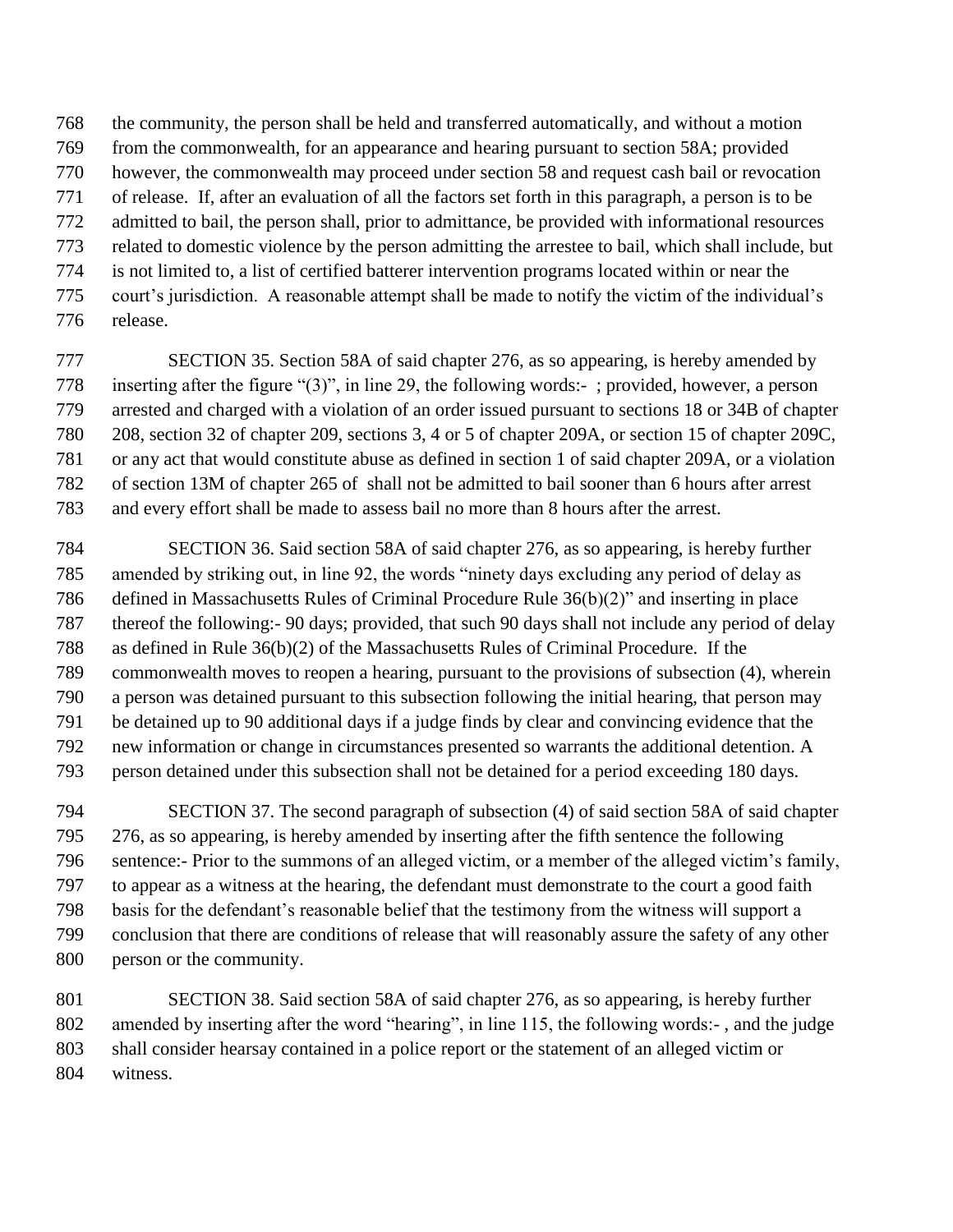- SECTION 39. Subsection (4) of said section 58A of said chapter 276, as so appearing, is hereby further amended by striking out the last sentence and inserting in place thereof the following sentence:- The hearing may be reopened before or after a determination by the judge, at any time before trial, upon a motion of the commonwealth or the person and a finding by the judge that information exists that was not known at the time of the hearing or that there has been a change in circumstances, and that such information or change in circumstances has a material bearing on the issue of whether there are conditions of release that will reasonably assure the safety of any other person or the community.
- SECTION 40. Said section 58A of said chapter 276, as so appearing, is hereby further amended inserting after the word "conviction", in lines 153 and 154, the following:- ; provided, however, that if the person is held under arrest for a violation of an order issued pursuant to sections 18 or 34B of chapter 208, section 32 of chapter 209, sections 3, 4 or 5 of 209A, or section 15 of chapter 209C, or any act that would constitute abuse as defined in section 1 of said chapter 209A, or a violation of section 13M of chapter 265, said justice shall make a written determination as to the considerations required by this subsection.
- (8) If, after a hearing pursuant to subsection (4), detention pursuant to subsection (3) is ordered or pretrial release subject to conditions under subsection (2) is ordered, then:
- (A) the clerk shall immediately notify the probation officer of the order; and
- (B) the order of detention pursuant to subsection (3) or order of pretrial release subject to conditions pursuant to subsection (2) shall be recorded in the defendant's criminal record as compiled by the commissioner of probation pursuant to section 100.
- SECTION 41. Section 58B of said chapter 276, as so appearing, is hereby amended by striking out, in line 2, the words "section 58 or section 58A" and inserting in place there of the following words:- sections 42A, 58, or 58A.

 SECTION 42. The executive office of public safety and security shall, in consultation with the chief administrator of the trial court, adopt rules and regulations for: (i) the standardization and dissemination to the district attorney, assistant district attorney, defense counsel and presiding justice, of an individual's criminal and civil court history, which shall include, at a minimum, a record of a dangerousness hearing pursuant to section 58A of chapter 276 of the General Laws, whether or not a dangerousness determination was made; pretrial detention or release conditions as agreed to pursuant to said section 58A of said chapter 276; all temporary or permanent restraining orders issued pursuant to sections 18 or 34B of chapter 208 of the General Laws, section 32 of chapter 209 of the General Laws, sections 3, 4 or 5 of chapter 209A of the General Laws or section 15 of chapter 209C of the General Laws; any violation of such temporary or permanent restraining orders; a misdemeanor or felony involving abuse, as defined in section 1 of said chapter 209A; any written findings of fact issued pursuant to sections 42A, 56A, 57, 58 and 58A of said chapter 276; any records concerning persons on probation